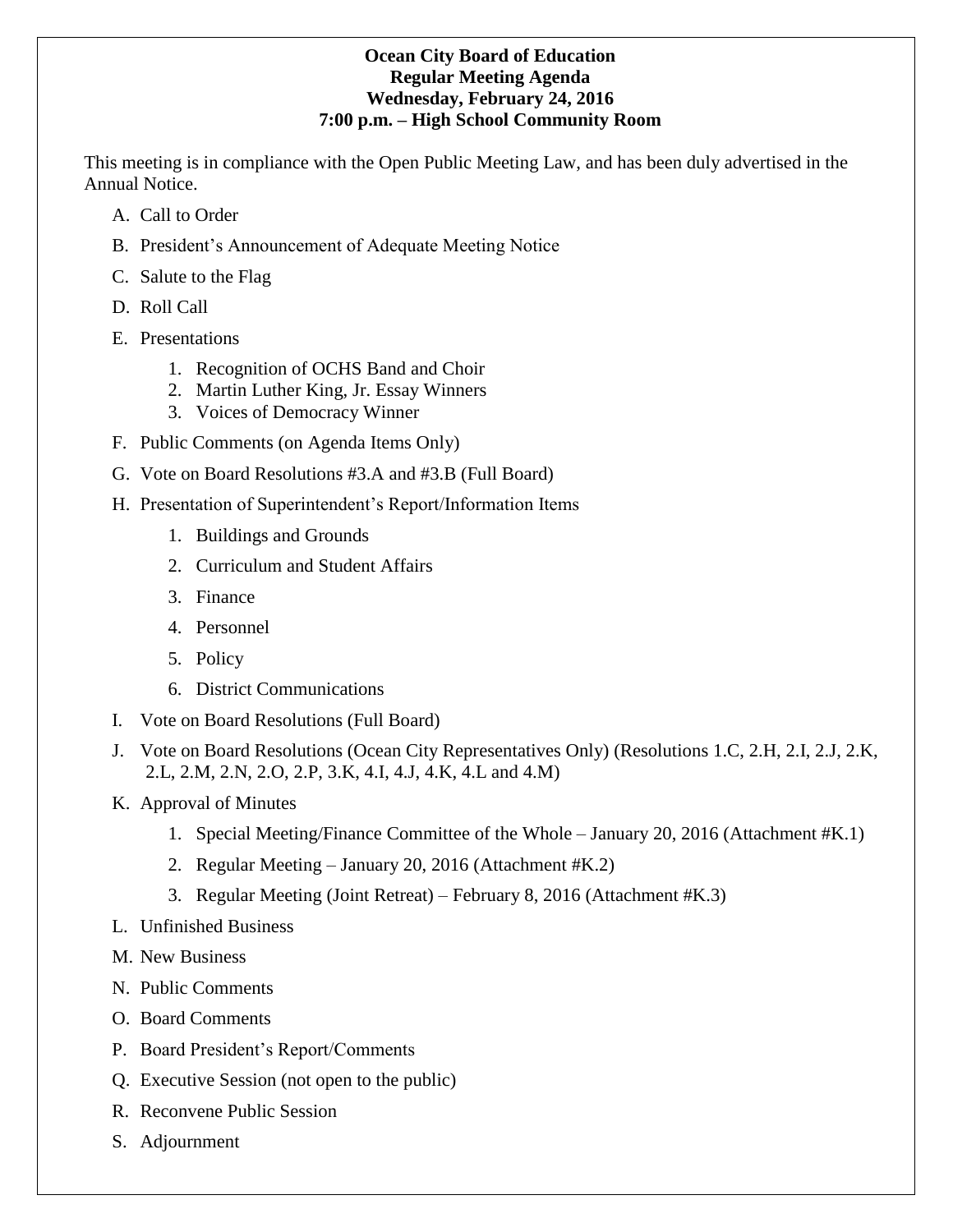### **OFFICE OF THE**

#### **SUPERINTENDENT OF SCHOOLS**

| Ocean City Board of Education |
|-------------------------------|
|                               |

### **FROM: Dr. Kathleen Taylor, Superintendent of Schools**

**RE:** February 24, 2016 Regular Board Meeting

**MOTION:** Based on the recommendation of the Superintendent of Schools, the following items are presented for formal approval by the Board of Education.

### **3. Finance**

### **Public Hearing on the Refunding Bond Ordinance**

A. Refunding Bond Ordinance – roll call vote **REFUNDING BOND ORDINANCE OF THE BOARD OF EDUCATION OF THE CITY OF OCEAN CITY IN THE COUNTY OF CAPE MAY, NEW JERSEY, PROVIDING FOR THE REFUNDING OF ALL OR A PORTION OF THE OUTSTANDING CALLABLE REFUNDING SCHOOL BONDS OF THE SCHOOL DISTRICT, DATED SEPTEMBER 29, 2005, ISSUED IN THE ORIGINAL PRINCIPAL AMOUNT OF \$19,510,000, APPROPRIATING NOT TO EXCEED \$12,200,000 THEREFOR AND AUTHORIZING THE ISSUANCE OF NOT TO EXCEED \$12,200,000 REFUNDING SCHOOL BONDS TO PROVIDE FOR SUCH REFUNDING.**

BE IT ORDAINED BY THE BOARD OF EDUCATION OF THE CITY OF OCEAN CITY IN THE COUNTY OF CAPE MAY, NEW JERSEY (not less than two-thirds of all members thereof affirmatively concurring) AS FOLLOWS:

Section 1. The Board of Education of the City of Ocean City in the County of Cape May, New Jersey (the "School District") is hereby authorized to refund all or a portion of the outstanding callable refunding school bonds of the School District originally issued in the principal amount of \$19,510,000 and dated September 29, 2005 (the "Prior Bonds").

The Prior Bonds maturing on or after April 1, 2017 (the "Refunded Bonds") may be redeemed at the option of the School District in whole or in part on any date on or after April 1, 2016 (the "Redemption Date") at a redemption price equal to the par amount of the Refunded Bonds to be redeemed plus accrued interest, if any, to the Redemption Date.

Section 2. In order to finance the cost of the purpose described in Section 1 hereof, negotiable refunding bonds (the "Refunding Bonds") are hereby authorized to be issued in the aggregate principal amount not to exceed \$12,200,000 pursuant to N.J.S.A. 18A:24-61 et seq.

Section 3. An aggregate amount not exceeding \$150,000 for items of expense listed in and permitted under N.J.S.A. 18A:24-61.4 has been included in the aggregate principal amount of Refunding Bonds authorized herein.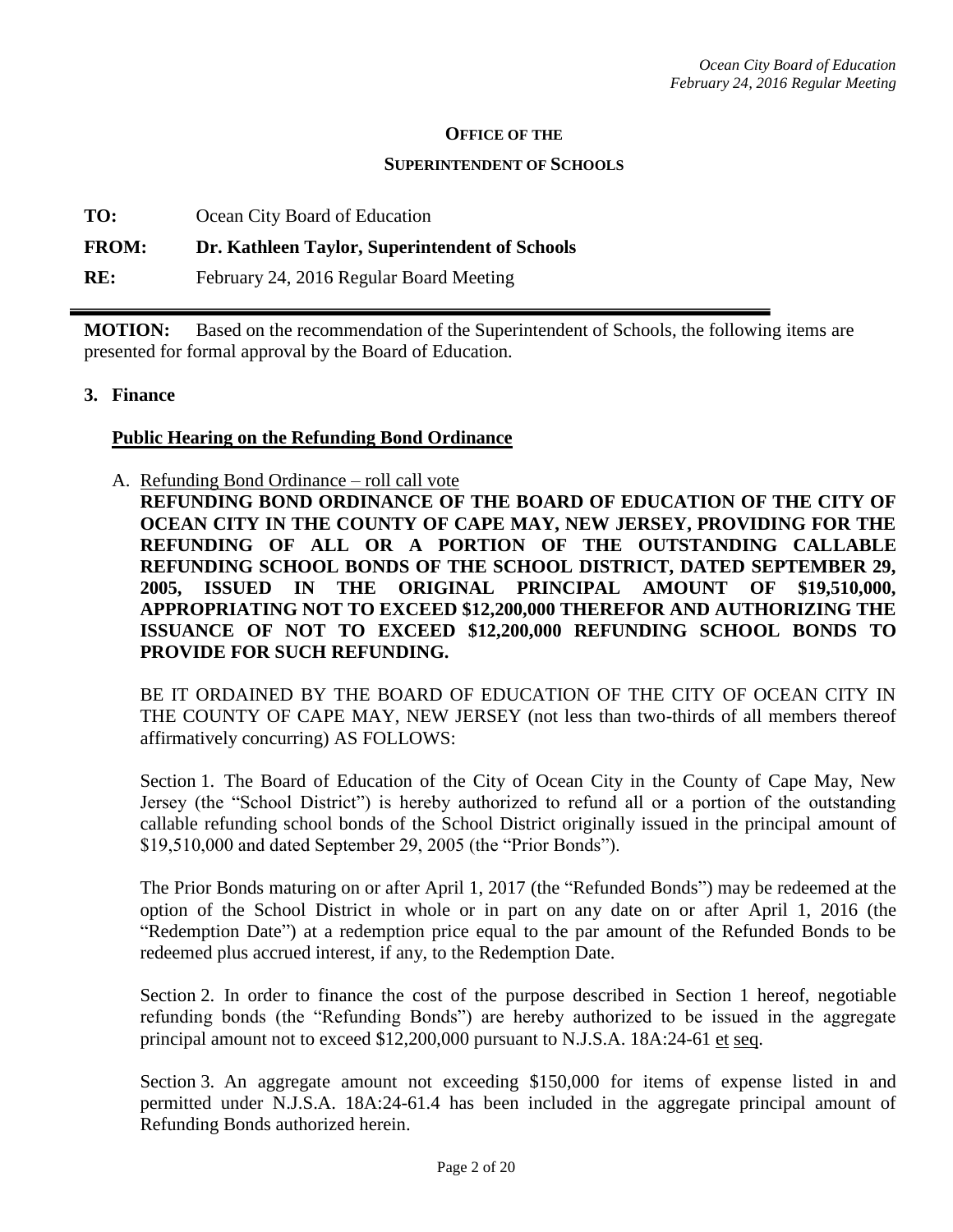Section 4. The purpose of the refunding is to incur an interest cost savings for the School District.

Section 5. A supplemental debt statement has been prepared and filed in the offices of the Clerk of the City of Ocean City (the "City") and the Business Administrator/Board Secretary and in the office of the Director of the Division of Local Government Services in the Department of Community Affairs of the State of New Jersey as required by law. Such statement shows that the gross debt of the City as defined in the Local Bond Law and the school debt of the School District is increased by the amount the Refunding Bond authorization exceeds the amount of the proposed refunded bonds.

Section 6. No Local Finance Board approval is required as the issuance of the Refunding Bonds will comply with the requirements of N.J.A.C. 5:30-2.5.

Section 7. The Board President, the Superintendent, the Business Administrator/Board Secretary and other appropriate representatives of the School District are hereby authorized to prepare such documents, to publish such notices and to take such other actions as are necessary or desirable to enable the School District to prepare for the sale and the issuance of the Refunding Bonds authorized herein and to provide for the redemption of the Prior Bonds referred to in Section 1 hereof.

Section 8. This bond ordinance shall take effect immediately after final adoption.

### **Public Comments on the Refunding Bond Ordinance**

B. Bond Form and Sale Resolution – roll call vote The Board adopts the following resolution:

#### **RESOLUTION DETERMINING THE FORM AND OTHER DETAILS OF NOT TO EXCEED \$12,200,000 PRINCIPAL AMOUNT OF REFUNDING SCHOOL BONDS OF THE BOARD OF EDUCATION OF THE CITY OF OCEAN CITY IN THE COUNTY OF CAPE MAY, NEW JERSEY AND PROVIDING FOR THE SALE AND THE DELIVERY OF SUCH BONDS**

BE IT RESOLVED BY THE BOARD OF EDUCATION OF THE CITY OF OCEAN CITY IN THE COUNTY OF CAPE MAY, NEW JERSEY (not less than two-thirds of all members thereof affirmatively concurring) AS FOLLOWS:

Section 1. The Board of Education of the City of Ocean City in the County of Cape May, New Jersey (referred herein as the "Board of Education" or "Board") hereby authorizes the sale, in one or more series, of an amount not to exceed \$12,200,000 Refunding School Bonds (the "Bonds") by virtue of its final adoption by a two-thirds majority of its full membership on February 24, 2016 of a bond ordinance entitled, "Refunding Bond Ordinance of The Board of Education of the City of Ocean City in the County of Cape May, New Jersey, Providing for the Refunding of All or a Portion of the Outstanding Callable Refunding School Bonds of the School District, Dated September 29, 2005, Issued in the Original Principal Amount of \$19,510,000, Appropriating Not to Exceed \$12,200,000 Therefor and Authorizing the Issuance of Not to Exceed \$12,200,000 Refunding School Bonds to Provide for Such Refunding" (the "Bond Ordinance").

Section 2. The Bonds are hereby authorized to be sold to Raymond James & Associates, Inc. (the "Underwriter") in accordance with the purchase contract to be entered into by and between the Underwriter and the Board (the "Purchase Contract") pursuant to this resolution. The purchase price for the Bonds shall be as set forth in the Purchase Contract, plus unpaid accrued interest, if any, from the dated date of the Bonds to, but not including, the delivery date of the Bonds. The Board President, Superintendent and/or Business Administrator/Board Secretary is hereby authorized to enter into the Purchase Contract on behalf of the Board with the Underwriter in a form satisfactory to McManimon, Scotland & Baumann, LLC, Bond Counsel for the Board ("Bond Counsel") for the sale of the Bonds to the Underwriter in accordance with the provisions of this resolution. The signature of the Board President, Superintendent or Business Administrator/Board Secretary on the Purchase Contract shall be conclusively presumed to evidence any necessary approvals.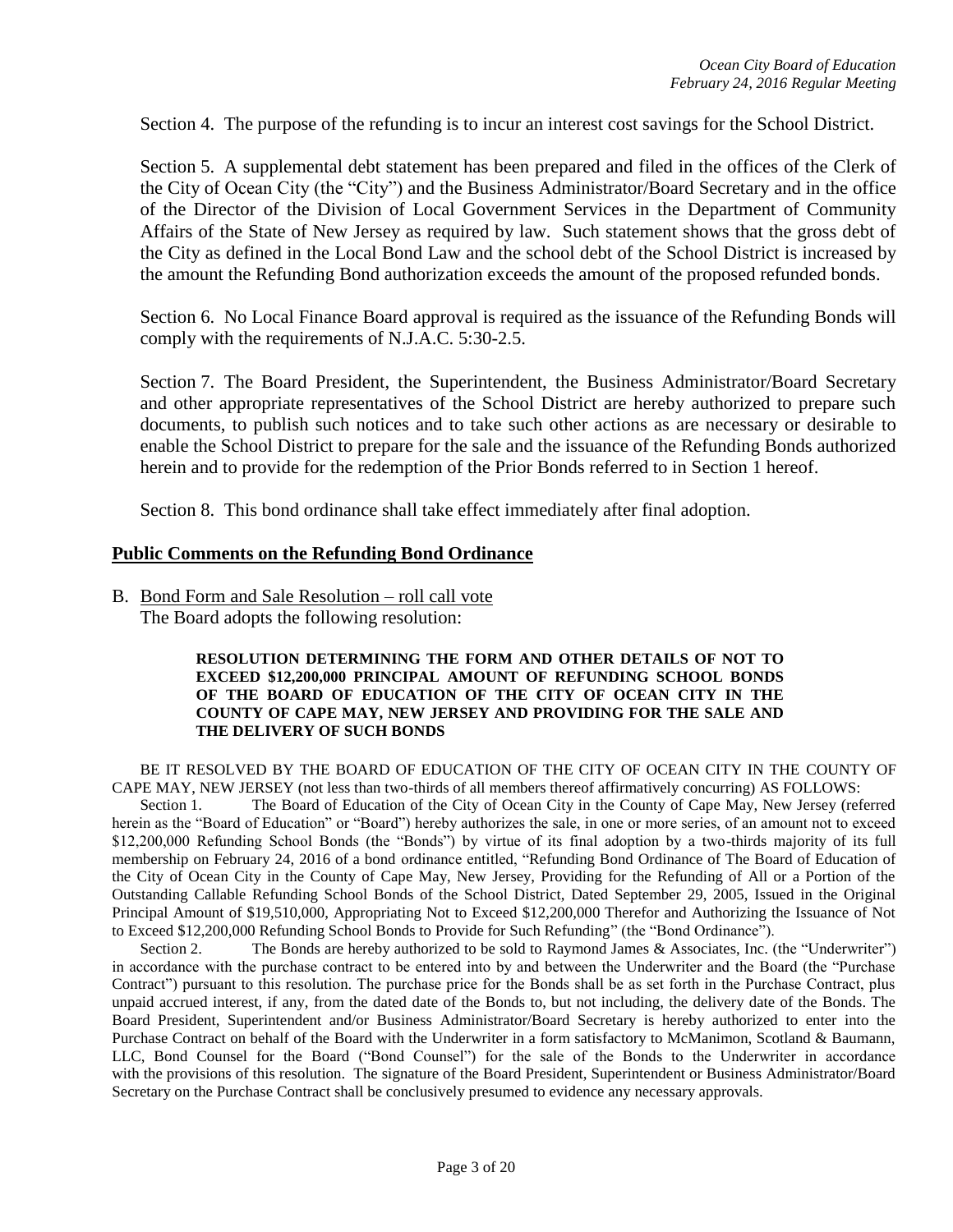Section 3. The Bonds are being issued to incur interest cost savings by redeeming all or a portion of the callable outstanding refunding school bonds of the Board originally issued in the principal amount of \$19,510,000 dated September 29, 2005, which bonds maturing on or after April 1, 2017 (the "Refunded Bonds") are redeemable at the option of the Board in whole or in part on any date after April 1, 2016 (the "Redemption Date") at par (the "Redemption Price"), plus in each case accrued interest, if any, to the Redemption Date.

Section 4. The Bonds shall be issued in accordance with the terms and the conditions set forth in the Purchase Contract within the parameters set forth herein:

(A) The Bonds shall be issued in a par amount determined to be necessary to pay costs of issuance and to provide for payment of the Redemption Price of the Refunded Bonds on the Redemption Date, and the interest due on the Refunded Bonds through the Redemption Date;

(B) The Bonds shall be dated such date as established in the Purchase Contract;

(C) The Bonds shall mature in the principal amounts on or about April 1 of each year, commencing on or about April 1, 2016 and thereafter or as otherwise set forth in the Purchase Contract and shall bear interest at interest rates per annum on the unpaid principal balance on each April 1 and October 1 until maturity or earlier redemption, commencing on or about October 1, 2016 or as otherwise set forth in the Purchase Contract;

(D) The Bonds shall be issued in the form of one bond for each maturity except if all or any portion of the Bonds are issued as term bonds;

(E) The Bonds shall be numbered consecutively from RSB-1 upward and shall mature in such principal amounts with such mandatory call features and with such mandatory sinking fund payments as set forth below and as determined in the Purchase Contract;

(F) The Bonds may be subject to optional redemption or not as set forth in the Purchase Contract;

(G) Depending on market conditions at the time of the sale, the Bonds may be issued in one or more series as determined by the Business Administrator/Board Secretary, in consultation with Bond Counsel and Phoenix Advisors, LLC (the "Financial Advisor").

Section 5. The Bonds shall be substantially in the following form with such additions, deletions and omissions as may be necessary for the Board to conform the Bonds to the requirements of the Purchase Contract:

#### **SAMPLE BOND FORM FOR INFORMATION ONLY**

#### **DO NOT COMPLETE**

REGISTERED REGISTERED NUMBER RSB-

#### UNITED STATES OF AMERICA STATE OF NEW JERSEY

#### THE BOARD OF EDUCATION OF THE CITY OF OCEAN CITY IN THE COUNTY OF CAPE MAY

#### REFUNDING SCHOOL BOND

| DATED DATE: | <b>MATURITY</b><br>DATE: | <b>RATE OF</b><br><b>INTEREST PER</b><br>ANNUM: | CUSIP: |
|-------------|--------------------------|-------------------------------------------------|--------|
| /2016       | 04/01/20                 | $\%$                                            |        |

THE BOARD OF EDUCATION OF THE CITY OF OCEAN CITY IN THE COUNTY OF CAPE MAY, New Jersey (the "Board of Education") hereby acknowledges itself indebted and for value received promises to pay to CEDE & CO., as nominee of The Depository Trust Company, which will act as Securities Depository, on the Maturity Date specified above, the principal sum of \_\_\_\_\_\_\_\_\_\_\_\_\_\_\_\_\_\_\_\_\_\_\_ DOLLARS (\$\_\_\_\_\_\_\_\_\_\_\_\_) and to pay interest on such sum from the Dated Date set forth above at the Rate of Interest Per Annum specified above semiannually on the first days of April and October in each year until maturity [or earlier redemption] commencing on October 1, 2016. Interest on this bond will be paid to the Securities Depository by the Board of Education and will be credited to the participants of The Depository Trust Company as listed on the records of The Depository Trust Company as of the March 15 and September 15 next preceding the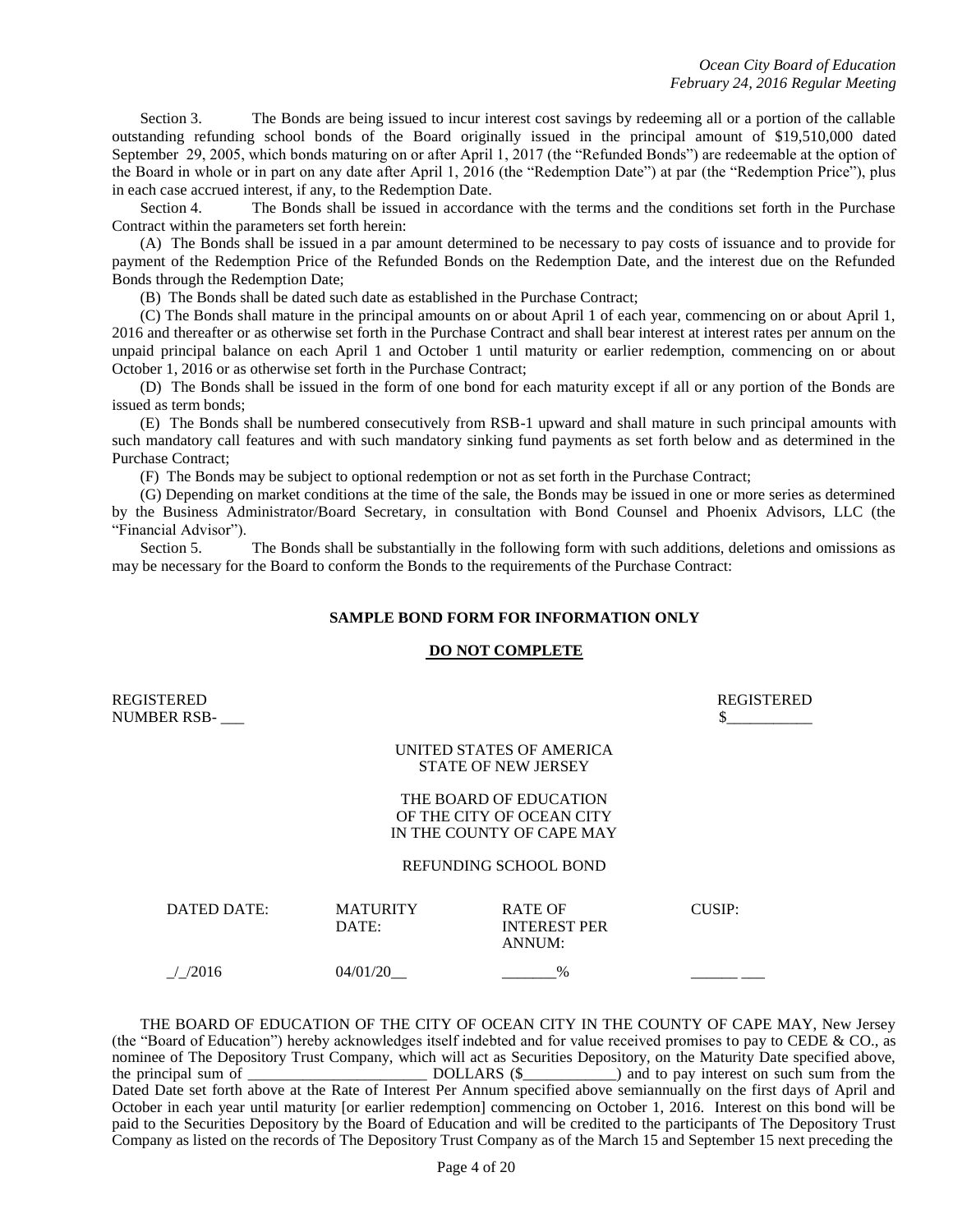date of such payments (the "Record Dates" for such payments). Principal of this bond, upon presentation and surrender to the Board of Education, will be paid to the Securities Depository by the Board of Education and will be credited to the participants of The Depository Trust Company.

This bond is not transferable as to principal or interest except to an authorized nominee of The Depository Trust Company. The Depository Trust Company shall be responsible for maintaining the book-entry system for recording the interests of its participants or the transfers of the interests among its participants. The participants are responsible for maintaining records regarding the beneficial ownership interests in the bonds on behalf of individual purchasers.

[The bonds of this issue maturing prior to April 1, 20\_\_ are not subject to redemption prior to their stated maturities. The bonds of this issue maturing on or after April 1, 20\_\_ are redeemable at the option of the Board of Education in whole or in part on any date on or after April 1, 20 upon notice as required herein at par, plus in each case unpaid accrued interest to the date fixed for redemption.

Notice of redemption shall be given by mailing by first class mail in a sealed envelope with postage prepaid to the registered owners of the bonds not less than thirty (30) days, nor more than sixty (60) days prior to the date fixed for redemption. Such mailing shall be to the owners of such bonds at their respective addresses as they last appear on the registration books kept for that purpose by the Board of Education or a duly appointed Bond Registrar. Any failure of the Securities Depository to advise any of its participants or any failure of any participant to notify any beneficial owner of any notice of redemption shall not affect the validity of the redemption proceedings. If the Board of Education determines to redeem a portion of the bonds prior to maturity, the bonds to be redeemed shall be selected by the Board of Education. The bonds to be redeemed having the same maturity shall be selected by the Securities Depository in accordance with its regulations.

If notice of redemption has been given as provided herein, the bonds or the portion thereof called for redemption shall be due and payable on the date fixed for redemption at the redemption price, together with unpaid accrued interest to the date fixed for redemption. Interest shall cease to accrue on the bonds after the date fixed for redemption. Payment shall be made upon surrender of the bonds redeemed.]

This bond is one of an authorized issue of bonds and is issued pursuant to Title 18A, Education, Chapter 24, of the New Jersey Statutes and the refunding bond ordinance finally adopted by the Board of Education on February 24, 2016, in all respects duly approved. Payment of this obligation is secured under the provisions of the New Jersey School Bond Reserve Act, P.L. 1980, c. 72, approved July 16, 1980, as amended by P.L. 2003, c.118, approved July 1, 2003, in accordance with which an amount equal to 1% of the aggregate outstanding bonded indebtedness (but not to exceed the moneys available in the fund) of New Jersey counties, municipalities and school districts for school purposes as of September 15 of each year, is held within the State Fund for the Support of Free Public Schools as a school bond reserve pledged by law to secure payments of principal and interest due on such bonds in the event of the inability of the issuer to make payment.

The full faith and credit of the Board of Education are hereby irrevocably pledged for the punctual payment of the principal of and the interest on this bond according to its terms.

It is hereby certified and recited that all conditions, acts and things required by the constitution or the statutes of the State of New Jersey to exist, to have happened or to have been performed precedent to or in the issuance of this bond exist, have happened and have been performed and that the issue of bonds of which this is one, together with all other indebtedness of the Board of Education, is within every debt and other limit prescribed by such constitution or statutes.

IN WITNESS WHEREOF, THE BOARD OF EDUCATION OF THE CITY OF OCEAN CITY IN THE COUNTY OF CAPE MAY, NEW JERSEY has caused this bond to be executed in its name by the manual or facsimile signature of its President, its corporate seal to be hereunto imprinted or affixed, this bond and the seal to be attested by the manual signature of its Secretary, and this bond to be dated the Dated Date as specified above.

#### THE BOARD OF EDUCATION OF THE CITY OF OCEAN CITY IN THE COUNTY OF CAPE MAY, NEW JERSEY

[SEAL]

ATTEST:

By: (Facsimile) President

 $By:$ 

Secretary

#### **[END OF SAMPLE BOND FORM]**

Section 6. The Bonds shall have printed thereon a copy of the written opinion with respect to the Bonds that is to be rendered by Bond Counsel, complete except for omission of its date. The Business Administrator/Board Secretary is hereby authorized and directed to file a signed duplicate of such written opinion in the Business Administrator/Board Secretary's office. Alternatively, each Bond may be accompanied by the signed legal opinion or copy thereof.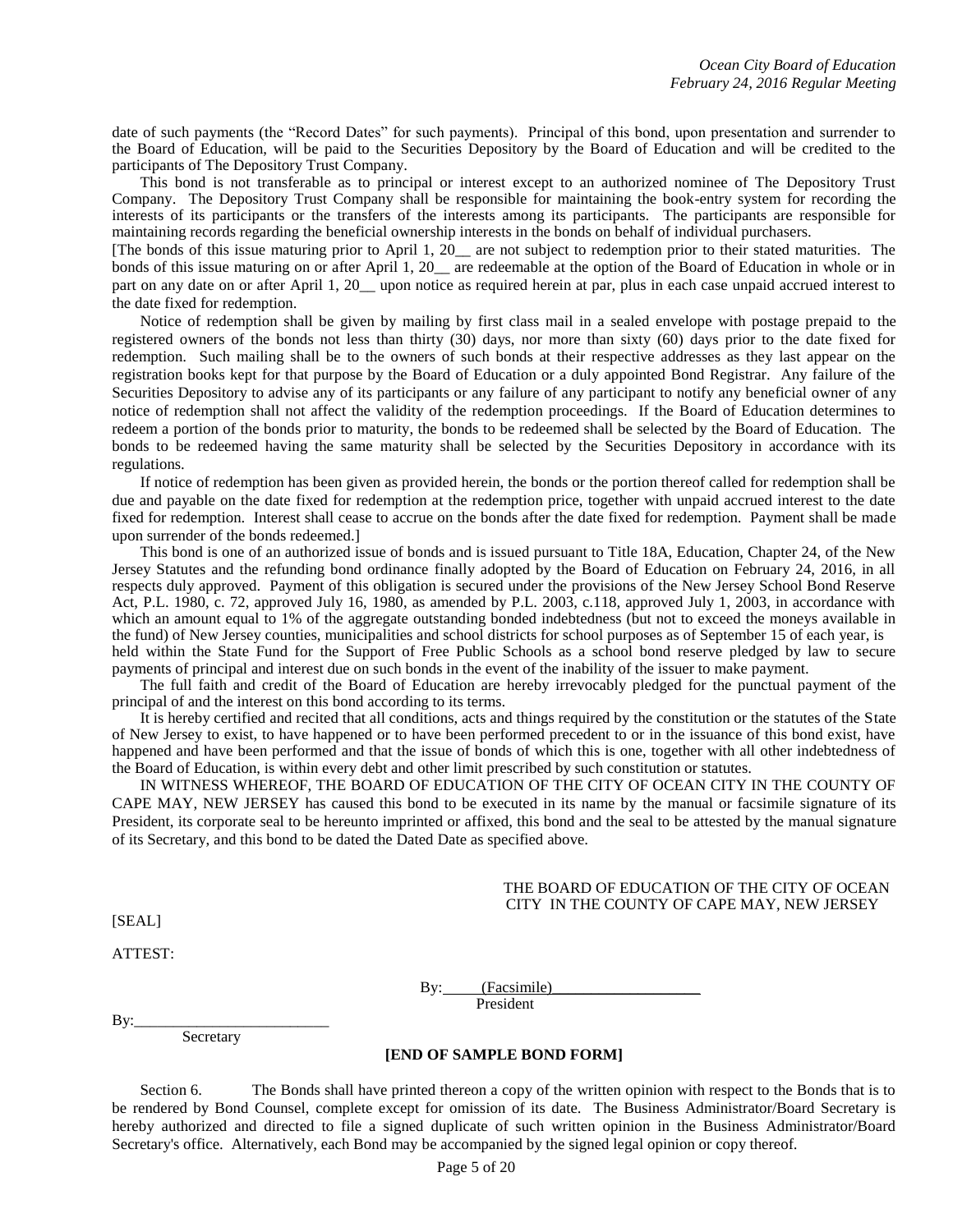Section 7. Bond Counsel and Financial Advisor are authorized to arrange for the printing of the Bonds. The proper officials of the Board are hereby authorized and directed to execute the Bonds and to deliver them to the Purchaser in exchange for payment, including accrued interest from their date to the date of delivery, if any.

Section 8. The Business Administrator/Board Secretary is hereby authorized to make representations and warranties, to enter into agreements and to make all arrangements with The Depository Trust Company, in New York, New York as may be necessary in order to provide that the Bonds will be eligible for deposit with The Depository Trust Company and to satisfy any obligation undertaken in connection therewith.

Section 9. In the event that The Depository Trust Company may determine to discontinue providing its service with respect to the Bonds or is removed by the Board of Education and if no successor Securities Depository is appointed, the Bonds which were previously issued in book-entry form shall be converted to Registered Bonds (the "Registered Bonds") in denominations of \$5,000, or any integral multiple thereof, except that an amount maturing in any one year in excess of the largest principal amount thereof equaling a multiple of \$5,000 will be in denominations of \$1,000, or any integral multiple thereof. The beneficial owner under the book-entry system, upon registration of the Bonds held in the beneficial owner's name, will become the registered owner of such Registered Bonds. The Board shall be obligated to provide for the execution and delivery of the Registered Bonds in certificate form.

Section 10. The Board hereby covenants that it will comply with any conditions subsequent imposed by the Internal Revenue Code of 1986 (the "Code") in order to preserve the exemption from taxation of interest on the Bonds, including the requirement to rebate all net investment earnings on the gross proceeds above the yield on the Bonds, and that it will refrain from taking any action that would adversely affect the tax exemption of the Bonds under the Code. The Board authorizes the Business Administrator/Board Secretary to act and determine on behalf of the Board whether the Bonds will be designated as "bank qualified" within the meaning of Section 265 of the Code.

Section 11. Solely for purposes of complying with Rule 15c2-12 of the Securities and Exchange Commission, as amended and interpreted from time to time (the "Rule"), and provided that the Bonds are not exempt from the Rule and provided that the Bonds are not exempt from the following requirements in accordance with paragraph (d) of the Rule, for so long as the Bonds remain outstanding (unless the Bonds have been wholly defeased), the Board of Education shall provide for the benefit of the holders of the Bonds and the beneficial owners thereof:

(a) On or prior to February 1 of each year, beginning February 1, 2017, electronically to the Municipal Securities Rulemaking Board's Electronic Municipal Market Access ("EMMA") system or such other repository designated by the SEC to be an authorized repository for filing secondary market disclosure information, if any, annual financial information with respect to the Board of Education consisting of the audited financial statements (or unaudited financial statements if audited financial statements are not then available, which audited financial statements will be delivered when and if available) of the Board of Education and certain financial information and operating data consisting of (1) Board of Education and overlapping indebtedness including a schedule of outstanding debt issued by the Board of Education; (2) property valuation information; and (3) tax rate, levy and collection data. The audited financial statements will be prepared in accordance with generally accepted accounting principles as modified by governmental accounting standards as may be required by New Jersey law;

(b) If any of the following material events occur regarding the Bonds, a timely notice not in excess of ten business days after the occurrence of the event sent to EMMA:

- (1) Principal and interest payment delinquencies;
- (2) Non-payment related defaults, if material;
- (3) Unscheduled draws on debt service reserves reflecting financial difficulties;
- (4) Unscheduled draws on credit enhancements reflecting financial difficulties;
- (5) Substitution of credit or liquidity providers, or their failure to perform;
- (6) Adverse tax opinions, the issuance by the Internal Revenue Service of proposed or final determinations of taxability, Notices of Proposed Issue (IRS Form 5701-TEB) or other material notices or determinations with respect to the tax status of the security, or other material events affecting the tax status of the security;
- (7) Modifications to rights of security holders, if material;
- (8) Bond calls, if material, and tender offers;
- (9) Defeasances;
- (10) Release, substitution, or sale of property securing repayment of the securities, if material;
- (11) Rating changes;
- (12) Bankruptcy, insolvency, receivership or similar event of the obligated person;
- (13) The consummation of a merger, consolidation, or acquisition involving an obligated person or the sale of all or substantially all of the assets of the obligated person, other than in the ordinary course of business, the entry into a definitive agreement to undertake such an action or the termination of a definitive agreement relating to any such actions, other than pursuant to its terms, if material;
- (14) Appointment of a successor or additional trustee or the change of name of a trustee, if material.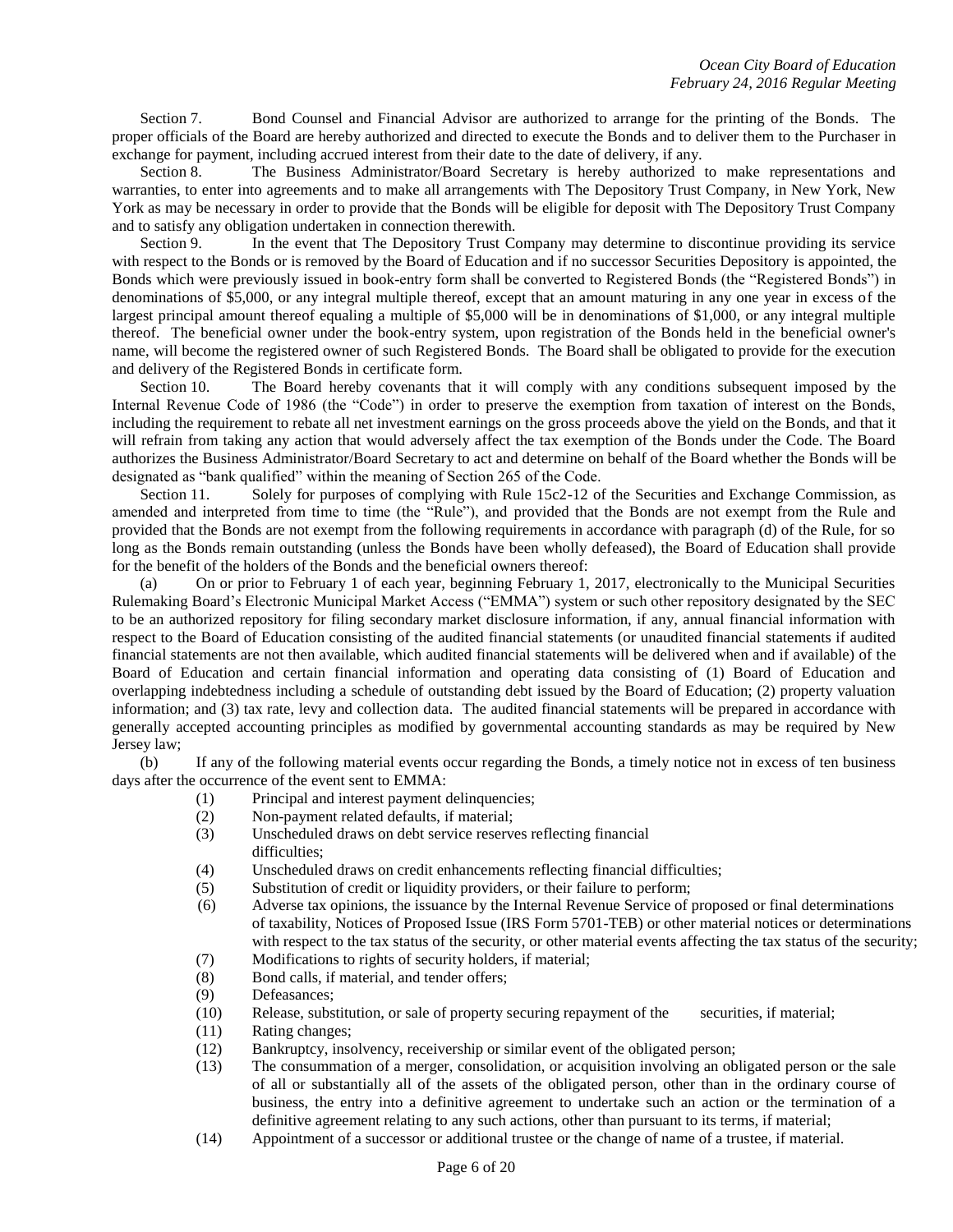For the purposes of the event identified in subparagraph (12) above, the event is considered to occur when any of the following occur: the appointment of a receiver, fiscal agent or similar officer for an obligated person in a proceeding under

the U.S. Bankruptcy Code or in any other proceeding under state or federal law in which a court or governmental authority has assumed jurisdiction over substantially all of the assets or business of the obligated person, or if such jurisdiction has been assumed by leaving the existing governing body and officials or officers in possession but subject to the supervision and orders of a court or governmental authority, or the entry of an order confirming a plan of reorganization, arrangement or liquidation by a court or governmental authority having supervision or jurisdiction over substantially all of the assets or business of the obligated person.

(c) Notice of failure of the Board of Education to provide required annual financial information on or before the date specified in this resolution shall be sent in a timely manner to EMMA.

(d) If all or any part of the Rule ceases to be in effect for any reason, then the information required to be provided under this resolution, insofar as the provision of the Rule no longer in effect required the provision of such information, shall no longer be required to be provided.

(e) The Business Administrator/Board Secretary shall determine, in consultation with Bond Counsel, the application of the Rule or the exemption from the Rule for each issue of obligations of the Board of Education prior to their offering. Such officer is hereby authorized to enter into additional written contracts or undertakings to implement the Rule and is further authorized to amend such contracts or undertakings or the undertakings set forth in this resolution, provided such amendment is, in the opinion of nationally recognized bond counsel, in compliance with the Rule.

(f) In the event that the Board of Education fails to comply with the Rule requirements or the written contracts or undertakings specified in this resolution, the Board of Education shall not be liable for monetary damages, remedy being hereby specifically limited to specific performance of the Rule requirements or the written contracts or undertakings therefor.

Section 12. The Board hereby approves the preparation and the distribution of the Preliminary Official Statement in the form to be approved by the Business Administrator/Board Secretary. Such Official Statement may be distributed in preliminary form and deemed final for purposes of Rule 15c2-12 of the Securities and Exchange Commission on behalf of the Board by the Business Administrator/Board Secretary. The Preliminary Official Statement shall be prepared in final form in connection with the issuance of the Bonds, and the Business Administrator/Board Secretary is authorized to execute any certificates necessary in connection with the distribution of the Official Statement. Final Official Statements shall be delivered to the Purchaser within the earliest of seven business days following the sale of the Bonds or to accompany the Purchaser's confirmations that request payment for the Bonds. Bond Counsel and/or the Financial Advisor are further authorized to arrange on behalf of the Board of Education for a rating for the Bonds from Standard & Poor's and/or Moody's Investors Service, and all such actions taken to date are hereby ratified.

Section 13. The Business Administrator/Board Secretary, with the advice of the Financial Advisor and Bond Counsel, is authorized to arrange for bond insurance if advantageous based on the advice of the Financial Advisor to be provided at a premium not to exceed 75 basis points of the amount of principal and interest payable in order to obtain the best possible rates and the most cost effective financing and is authorized to take all steps on behalf of the Board necessary to do so.

Section 14. The Business Administrator/Board Secretary, with the advice of the Financial Advisor and Bond Counsel, shall arrange for paying agent services or redemption agent services with a banking institution if any portion of the Bonds are term bonds requiring a sinking fund.

Section 15. The Business Administrator/Board Secretary is also authorized and directed to pay the costs of issuance in connection with the sale of the Bonds pursuant to a certificate of the Business Administrator/Board Secretary to be executed upon delivery of the Bonds in an aggregate amount not to exceed the amount outlined in the Bond Ordinance.

Section 16. The Business Administrator/Board Secretary shall take all steps necessary to call the Refunded Bonds on the Redemption Date, at par, plus any unpaid accrued interest thereon and to take all steps necessary for the investment of the proceeds of the Refunded Bonds necessary to arrange for such redemption. The Financial Advisor and/or Underwriter on behalf of the Board of Education are authorized to reserve and purchase open market treasury securities and/or United State Treasury—State and Local Government Series (SLGs) for deposit with the escrow agent, if required. All of the principal amount and interest earnings on the open market treasury securities and/or SLGs, as well as cash, if necessary, will be used to pay the interest due on the Refunded Bonds through the Redemption Date and pay the Redemption Price on the Refunded Bonds on the Redemption Date. The Board appoints The Bank of New York Mellon (the "Escrow Agent") to serve as escrow agent and authorizes the Business Administrator/Board Secretary and/or Board President to enter into an Escrow Deposit Agreement with the Escrow Agent in order to provide instructions regarding the deposit of the open market treasury securities and/or SLGs and cash, if any.

Section 17. The Board hereby authorizes the Business Administrator/Board Secretary to appointment of a verification agent, if necessary, to confirm the accuracy of the arithmetical and mathematical computations supporting: (i) the accuracy of the interest cost savings and the sufficiency of the amount in the escrow account to pay the interest due on the Refunded Bonds through the Redemption Date and pay the Redemption Prices on the Redemption Date; and (ii) the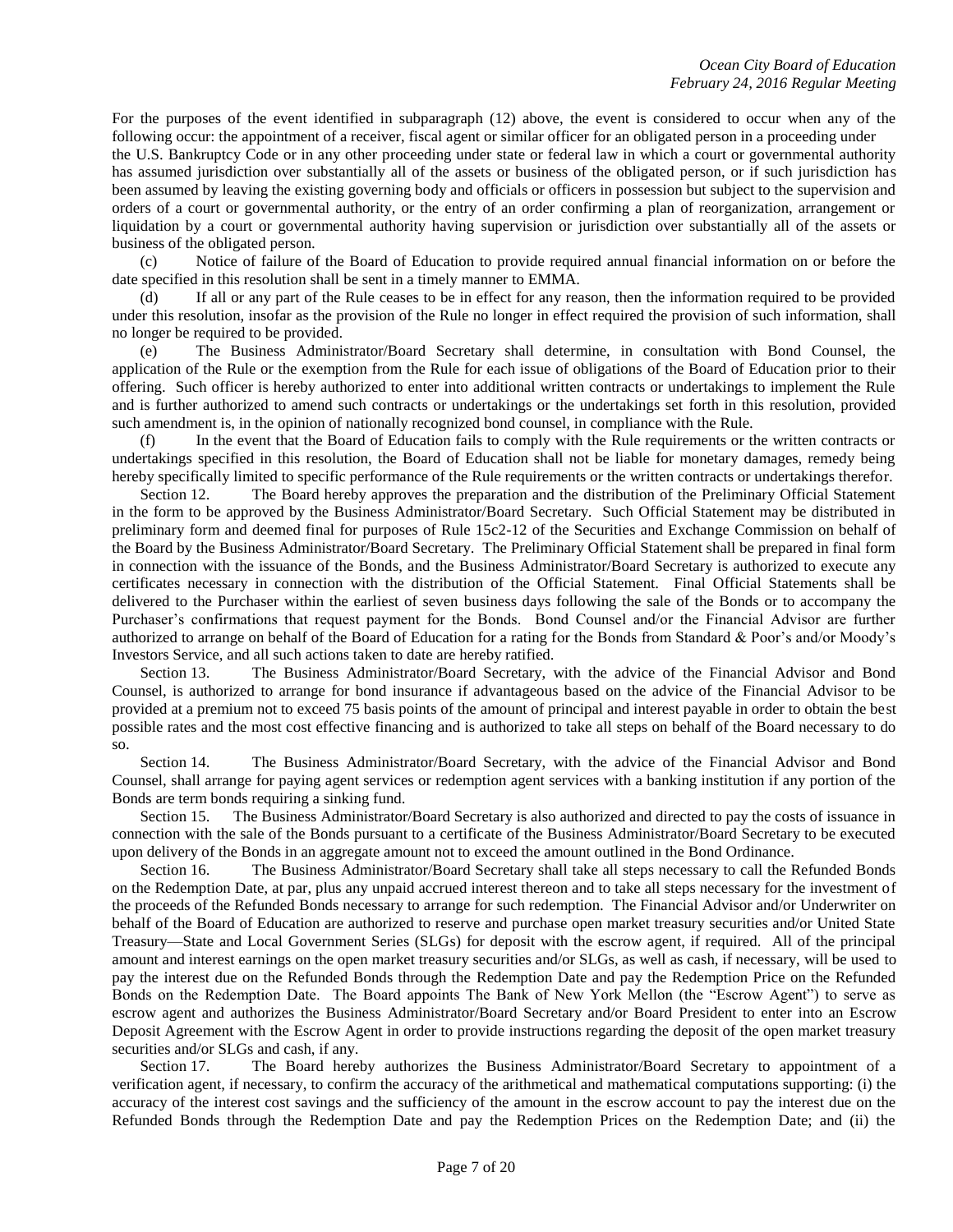calculations of yield supporting the conclusion of Bond Counsel that the Bonds are not "arbitrage bonds" as such meaning is set forth in the Code.

Section 18. The Board President, Superintendent, Business Administrator/Board Secretary and other appropriate representatives of the Board are hereby authorized to take all steps necessary to provide for the issuance of the Bonds and the redemption of the Refunded Bonds, including preparing and executing such agreements and documents on behalf of the Board and taking all steps necessary or desirable to implement the requirements of this resolution, such agreements, and documents as may be necessary and appropriate and the transactions contemplated thereby.

Section 19. This resolution shall take effect immediately.

### **Public Comments on Form and Sale Resolution**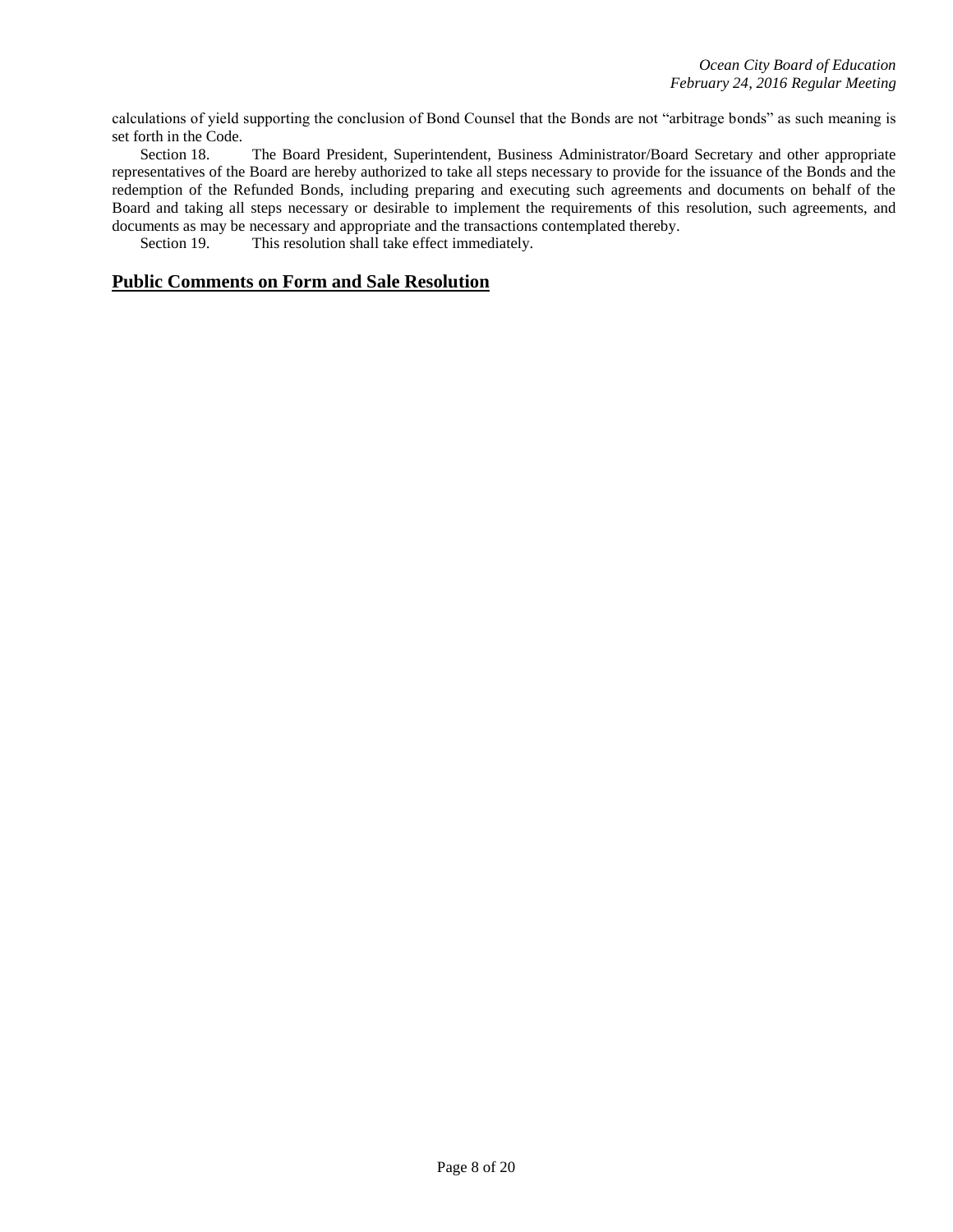## **1. Buildings and Grounds**

## A. Use of Facilities

The Board approves the following requests for the use of the High School:

| Requested By:<br>Use:<br>Dates/Times:<br>Rooms:<br>Fee: | Lucca Films, LLC<br>Filming, Short Film<br>March 12 and March 13, 2016 (Sat & Sun), 8:00AM-8:00PM<br>Classrooms D110 and D112<br>\$1,087.50                                                                                                                                                                                                                                                                                                                                                                                                                                          |  |
|---------------------------------------------------------|--------------------------------------------------------------------------------------------------------------------------------------------------------------------------------------------------------------------------------------------------------------------------------------------------------------------------------------------------------------------------------------------------------------------------------------------------------------------------------------------------------------------------------------------------------------------------------------|--|
| Requested By:<br>Use:<br>Dates/Times:<br>Rooms:         | City of Ocean City/OC Theatre Company<br>Rehearsals and Show: West Side Story<br>June 27-July 1, 2016 (Mon-Fri), 8:00AM-10:00PM<br>July 2, 2016 (Sat), 8:30AM-3:00PM<br>July 5-8, 2016 (Tues-Fri), 12:30PM-10:30PM<br>July 9, 2016 (Sat), 8:30AM-5:00PM<br>July 10, 2016 (Sun), 4:30PM-10:00PM<br>July 11, 2016 (Mon), 8:30AM-11:00PM<br>July 12, 2016 (Tues), 1:00PM-11:00PM with show at 7:30PM<br>July 13, 2016 (Wed), 5:00PM-11:00PM with show at 7:30PM<br>July 14, 2016 (Thurs), 12:00PM-12:00AM with shows at 2:00PM and 7:30PM<br>Classrooms F105, F107, G110 and Auditorium |  |
| Fee:                                                    | No charge                                                                                                                                                                                                                                                                                                                                                                                                                                                                                                                                                                            |  |
| Requested By:<br>Use:<br>Dates/Times:                   | City of Ocean City/OC Theatre Company<br>Theatre Camp 1<br>July 5-8, 2016 (Tues-Fri), 8:30AM-12:30PM<br>July 11-14, 2016 (Mon-Thurs), 8:30AM-12:30PM                                                                                                                                                                                                                                                                                                                                                                                                                                 |  |
| Rooms:<br>Fee:                                          | July 15, 2016 (Fri), 8:30AM-2:00PM with show 6:00PM-9:30PM<br>Classrooms F105, F107, G110 and Auditorium<br>No charge                                                                                                                                                                                                                                                                                                                                                                                                                                                                |  |
| Requested By:<br>Use:<br>Dates/Times:                   | City of Ocean City/OC Theatre Company<br>Theatre Camp 2<br>July 18-22, 2016 (Mon-Fri), 8:30AM-12:30PM<br>July 25-28, 2016 (Mon-Thurs), 8:30AM-12:30PM<br>July 29, 2016 (Fri), 8:30AM-2:00PM with show 5:00PM-9:30PM                                                                                                                                                                                                                                                                                                                                                                  |  |
| Rooms:<br>Fee:                                          | Classrooms F105, F107, G110 and Auditorium<br>No charge                                                                                                                                                                                                                                                                                                                                                                                                                                                                                                                              |  |
|                                                         |                                                                                                                                                                                                                                                                                                                                                                                                                                                                                                                                                                                      |  |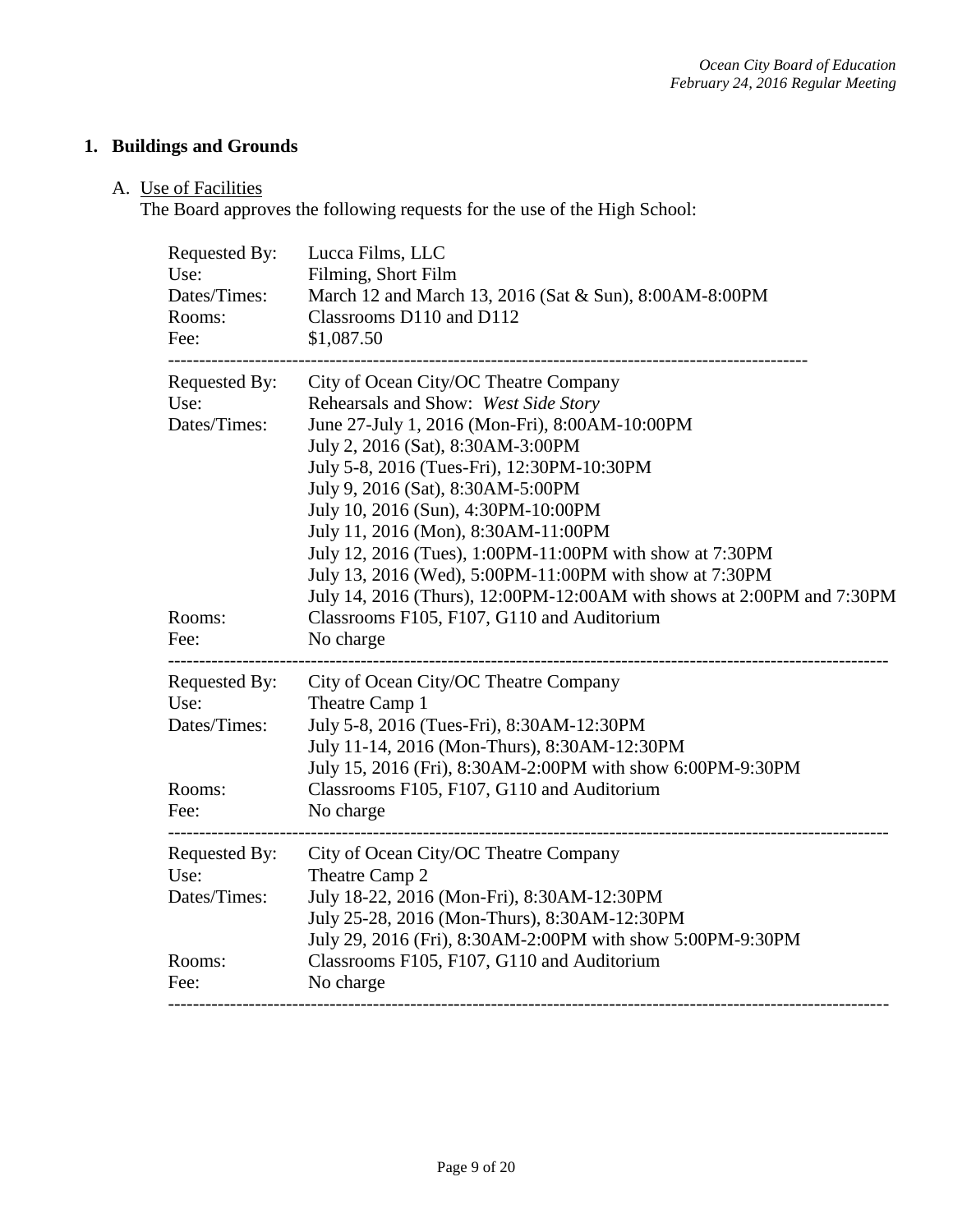| Requested By:<br>Use:<br>Dates/Times:<br>Rooms:<br>Fee: | City of Ocean City/OC Theatre Company<br>Rehearsals and Show: The Little Mermaid<br>July 25-July 28, 2016 (Mon-Thurs), 12:30PM-10:00PM<br>July 30, 2016 (Sat), 8:30AM-3:00PM<br>August 1-5, 2016 (Mon-Fri), 8:30AM-10:30PM<br>August 6, 2016 (Sat), 8:30AM-6:00PM<br>August 7, 2016 (Sun), 12:00PM-5:00PM<br>August 8, 2016 (Mon), 8:00AM-11:00PM<br>August 9, 2016 (Tues), 5:00PM-11:00PM - show<br>August 10, 2016 (Wed), 5:00PM-11:00PM - show<br>August 11, 2016 (Thurs), 5:00PM-12:00PM - show<br>August 12, 2016 (Fri), 8:00AM-11:00PM – show and/or load out<br>August 13, 2016 (Sat) 8:30AM-2:00PM - load out<br>August 15, 2016 (Mon), 8:00AM-5:00PM - load out<br>Classrooms F105, F107, G110 and Auditorium<br>\$525.00 |  |  |
|---------------------------------------------------------|------------------------------------------------------------------------------------------------------------------------------------------------------------------------------------------------------------------------------------------------------------------------------------------------------------------------------------------------------------------------------------------------------------------------------------------------------------------------------------------------------------------------------------------------------------------------------------------------------------------------------------------------------------------------------------------------------------------------------------|--|--|
| Requested By:<br>Use:<br>Date/Times:<br>Rooms:<br>Fee:  | Jersey Shore Artisans Guild<br>Fine Arts & Handcrafts Fair<br>July 23, 2016 (Sat), 6:00AM-10:00AM – set up, with event 10:00AM-5:00PM<br>and breakdown 5:00PM-7:00PM<br>Gym and Auxiliary Gym<br>\$1,500.00                                                                                                                                                                                                                                                                                                                                                                                                                                                                                                                        |  |  |
| Requested By:<br>Use:<br>Dates/Times:<br>Rooms:<br>Fee: | City of Ocean City Recreation Department<br><b>Summer League Basketball Games</b><br>June 13-16, 2016* (Mon-Thurs), 6:30PM-10:15PM<br>June 20-August 11, 2016*, 5:30PM-10:15PM<br>Gym and Auxiliary Gym <sup>**</sup><br>*Not available night of High School graduation or July 4, 2016<br>**Week of June 13 using gyms only if it rains and weeks of June 20-<br>August 11, using both gyms on Mondays but only if it rains for Tuesdays-<br>Thursdays<br>No charge                                                                                                                                                                                                                                                               |  |  |
| Requested By:<br>Use:<br>Dates/Times:<br>Rooms:<br>Fee: | City of Ocean City Recreation Department<br><b>Basketball Camp</b><br>Mondays-Fridays: July 18-22, 2016; August 1-5, 2016 and August 8-12, 2016,<br>8:00AM-2:00PM<br>Gym and Auxiliary Gym<br>No charge                                                                                                                                                                                                                                                                                                                                                                                                                                                                                                                            |  |  |
| Requested By:<br>Use:<br>Dates/Times:<br>Room:<br>Fee:  | City of Ocean City Recreation Department<br><b>Recreation Basketball Clinic</b><br>November 19, 2016 (Sat), 8:30AM-11:30AM<br>Gym<br>No charge                                                                                                                                                                                                                                                                                                                                                                                                                                                                                                                                                                                     |  |  |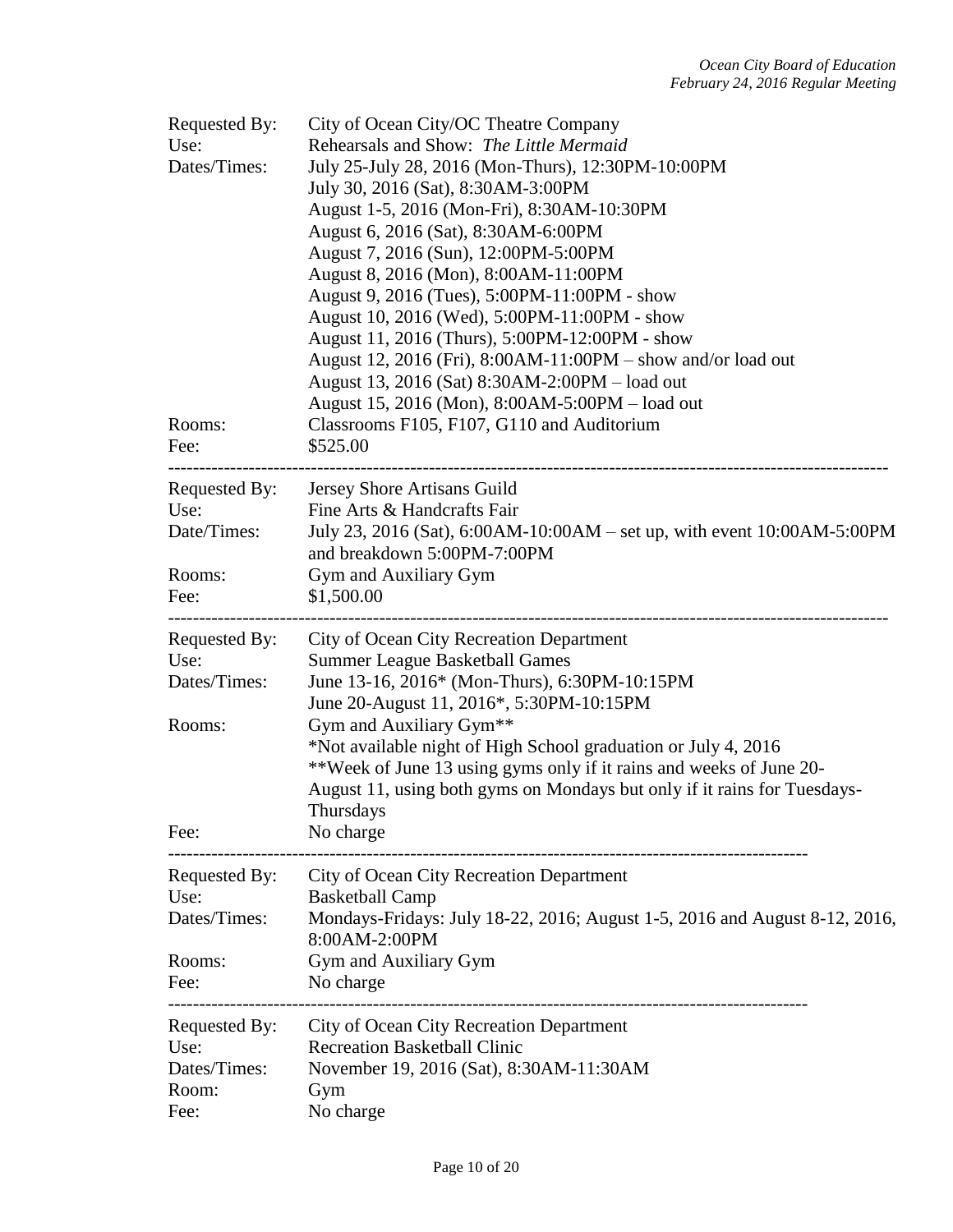B. Application Submission (Attachment #1.B)

The Board approves submission of an application to the State of New Jersey Department of Environmental Protection for installation of a public pier and dock in Upper Township to be used by the Ocean City High School crew team.

## C. Use of Facilities **(Ocean City Representatives Only)**

The Board approves the following request for the use of the Intermediate and Primary Schools:

| Requested By:        |                                                                                                    |  |  |  |
|----------------------|----------------------------------------------------------------------------------------------------|--|--|--|
| Use:                 | City of Ocean City Recreation Department<br>Ocean City/Upper Township Lacrosse Practices           |  |  |  |
| Dates/Times:         | March 10-May 19, 2016 (Thurs), 4:45PM-7:00PM                                                       |  |  |  |
| Room:                | Fields (Cage and Haven Avenue Field)                                                               |  |  |  |
| Fee:                 | No charge                                                                                          |  |  |  |
| Requested By:        | City of Ocean City Recreation Department                                                           |  |  |  |
| Use:<br>Dates/Times: | Men's Softball League<br>May 9-August 11, 2016 (Mon-Thurs), 6:00PM-8:00PM                          |  |  |  |
| Room:                | Fields at Haven and Bay Avenues                                                                    |  |  |  |
| Fee:                 | No charge                                                                                          |  |  |  |
| Requested By:        | City of Ocean City Recreation Department                                                           |  |  |  |
| Use:<br>Dates/Times: | <b>Summer League Basketball Games</b><br>June 14 and June 16, 2016* (Tues & Thurs), 6:30PM-10:00PM |  |  |  |
|                      | June 20-August 11, 2016 (Mon-Thurs), 4:30PM-10:00PM                                                |  |  |  |
|                      | *City may not need these dates                                                                     |  |  |  |
| Room:                | Gym                                                                                                |  |  |  |
| Fee:                 | No charge                                                                                          |  |  |  |
| Requested By:        | City of Ocean City Recreation Department                                                           |  |  |  |
| Use:<br>Dates/Times: | Pickleball<br>June 17-September 5, 2016* (Mon-Fri), 8:00AM-12:00PM                                 |  |  |  |
|                      | *not available if school is in session                                                             |  |  |  |
| Room:                | <b>Pickleball Courts</b>                                                                           |  |  |  |
| Fee:                 | No charge                                                                                          |  |  |  |
| Requested By:        | City of Ocean City Recreation Department                                                           |  |  |  |
| Use:<br>Dates/Times: | <b>Morning Sports</b>                                                                              |  |  |  |
|                      | June 20-July 1, 2016 (Mon-Fri), 8:30AM-12:30PM<br>July 5-8, 2016 (Tues-Fri), 8:30AM-12:30PM        |  |  |  |
|                      | July 18-August 5, 2016 (Mon-Fri), 8:30AM-12:30PM                                                   |  |  |  |
| Rooms:               | Cage, Haven Avenue Fields, Outdoor Basketball Courts, Indoor Rest Rooms                            |  |  |  |
| Fee:                 | No charge                                                                                          |  |  |  |
| Requested By:        | City of Ocean City Recreation Department                                                           |  |  |  |
| Use:                 | Field Hockey Clinic/Pick-Up Games                                                                  |  |  |  |
| Dates/Times:         | June 21-28, 2016 (Tues & Thurs), 4:30PM-8:00PM                                                     |  |  |  |
| Room:<br>Fee:        | Fields (Cage – $18^{th}$ & Bay Avenue)<br>No charge                                                |  |  |  |
|                      |                                                                                                    |  |  |  |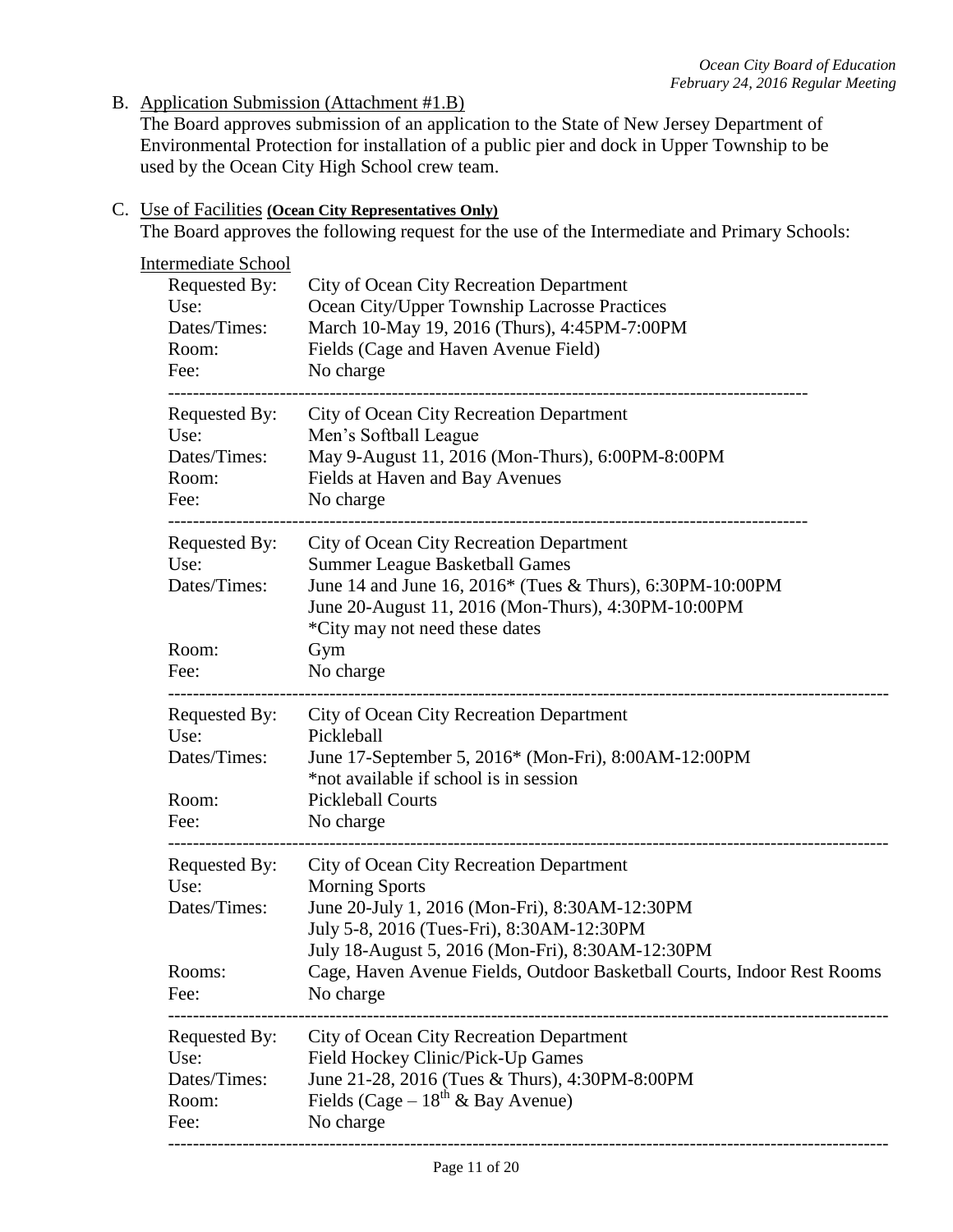| Requested By:<br>Use:<br>Dates/Times:<br>Room: |                                                  | City of Ocean City Recreation Department<br>Fun & Fitness Camp<br>June 20-August 12, 2016 (Mon-Fri), 8:30AM-12:30PM<br>Multi-Purpose Room |  |  |
|------------------------------------------------|--------------------------------------------------|-------------------------------------------------------------------------------------------------------------------------------------------|--|--|
| Fee:<br>---------------------                  | No charge                                        |                                                                                                                                           |  |  |
| Requested By:<br>Use:                          |                                                  | City of Ocean City Recreation Department<br>Field Hockey Camp                                                                             |  |  |
| Dates/Times:                                   |                                                  | July 11-15, 2016 (Mon-Fri), 8:00AM-12:30PM                                                                                                |  |  |
| Rooms:                                         |                                                  | Gym (July 11) and Gym (July 12-15 rain only); All Fields and Indoor Restrooms                                                             |  |  |
| Fee:                                           | No charge                                        |                                                                                                                                           |  |  |
| Requested By:                                  | ---------------------<br>Ocean City Beach Patrol |                                                                                                                                           |  |  |
| Use:                                           |                                                  | <b>Annual Beach Patrol Meeting</b>                                                                                                        |  |  |
| Date/Times:                                    |                                                  | June 22, 2016 (Wed), 5:30PM-8:30PM                                                                                                        |  |  |
| Rooms:                                         |                                                  | Multi-Purpose Room, Cafeteria and Fields                                                                                                  |  |  |
| Fee:                                           | No charge                                        |                                                                                                                                           |  |  |
| <b>Primary School</b>                          |                                                  |                                                                                                                                           |  |  |
| Requested By:                                  | National MS Society                              |                                                                                                                                           |  |  |
| Use:                                           | <b>Bike MS Fundraiser</b>                        |                                                                                                                                           |  |  |
| Date/Time:                                     |                                                  | May 22, 2016 (Sun), 8:00AM-2:00PM                                                                                                         |  |  |
| Room:                                          |                                                  | Cafeteria, Kitchen and Restrooms                                                                                                          |  |  |
| Fee:                                           | \$1,250.00                                       |                                                                                                                                           |  |  |
| <b>Informational Items</b>                     |                                                  |                                                                                                                                           |  |  |
| Fire Drills                                    |                                                  |                                                                                                                                           |  |  |
|                                                | Ocean City High School                           | January 26, 2016                                                                                                                          |  |  |
|                                                | Ocean City Intermediate School January 15, 2016  |                                                                                                                                           |  |  |
|                                                | Ocean City Primary School                        | January 12, 2016                                                                                                                          |  |  |
| <b>Security Drills</b>                         |                                                  |                                                                                                                                           |  |  |
|                                                | Ocean City High School                           | January 13, 2016                                                                                                                          |  |  |
|                                                | Ocean City Intermediate School January 20, 2016  |                                                                                                                                           |  |  |
|                                                | Ocean City Primary School                        | January 14, 2016                                                                                                                          |  |  |
| Discussion                                     |                                                  |                                                                                                                                           |  |  |

• Buildings and Grounds Committee Report – Mr. Oves, Chairperson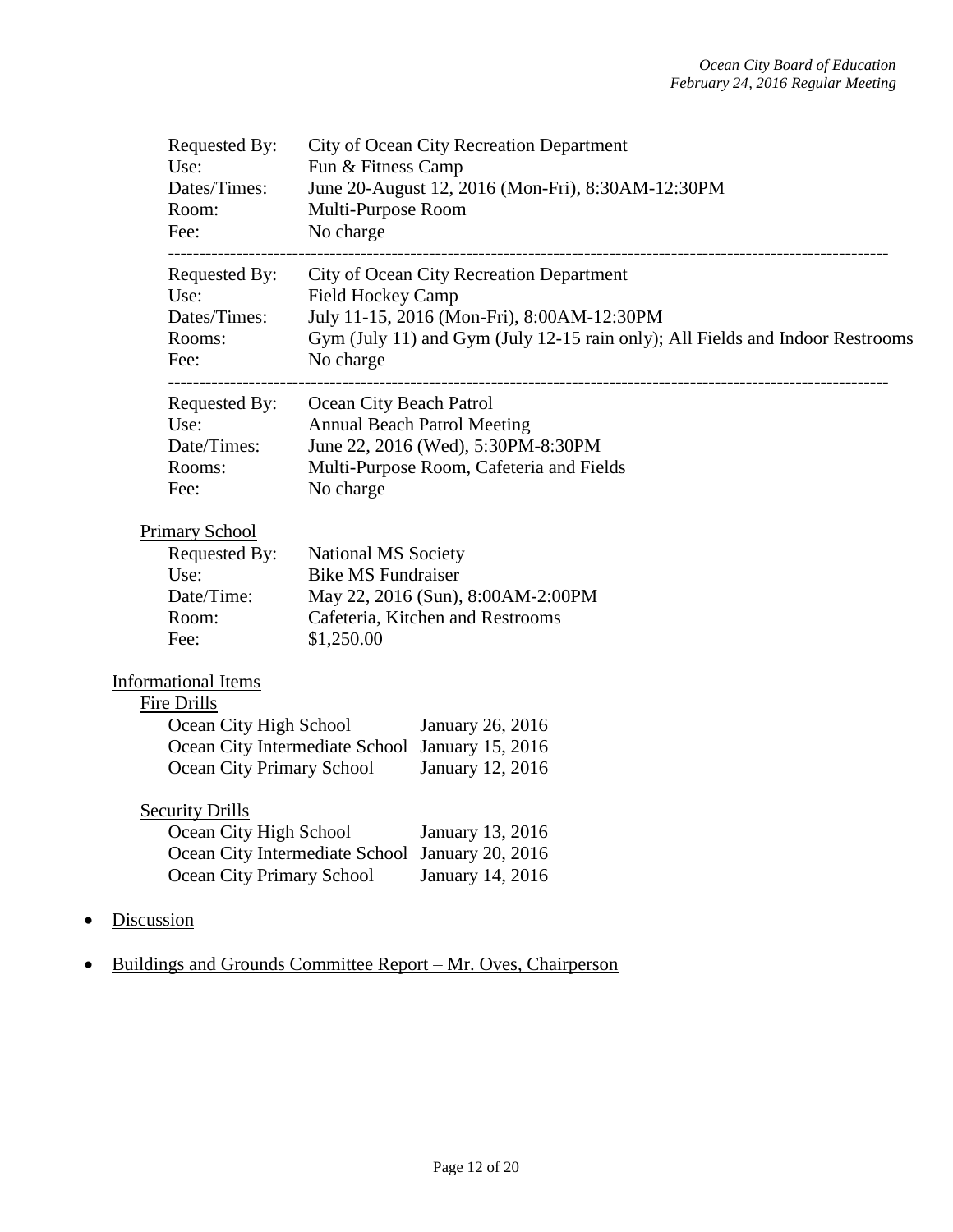### **2. Curriculum and Student Affairs**

- A. High School Field Trip Request (Attachment #2.A) The Board approves the attached High School Field Trip list.
- B. High School Winter Sports Schedules (Attachment #2.B) The Board approves the attached High School 2015-16 Spring Sports Schedule.
- C. Summer School Program High School The Board approves the High School Summer School Program through the online service, EDUCERE (60 hour remediation in any core subject areas including world language), from June 20, 2016 - August 12, 2016.
- D. Credit Completion Programs
	- 1. The Board approves the offering of the 2015-16 High School Credit Completion Program. The Program will run from May 25, 2016 - June 9, 2016 (including two Saturdays). The cost of the Program is for 4 teachers with a maximum of 30 hours each, not to exceed a total of 118 hours aggregate, pending enrollment. The cost of the Program will not exceed \$3,540.00.
	- 2. The Board approves the offering of the 2015-16 Extension School Credit Completion Program. The Program will run for 4 Saturday Sessions between May 7, 2016 - June 11, 2016. The cost of the Program is for 1 staff member, not to exceed a total of 28 hours, pending enrollment. Total cost for the Program is \$840.00.
- E. Special Education Extended School Year Programs (ESY) High School The Board approves the High School Special Education ESY Program, June 27, 2016 - July 28, 2016, Monday - Thursday, with Resource 1:1 Program June 20, 2016 - August 26, 2016, Monday - Friday.
- F. Research Project by High School Staff Member The Board approves a High School graduate program STEM research project that will involve student surveys on Smart responders technology in order to promote achievement, motivation and engagement. This request is being made in accordance with Board Policy #3245, Research Projects by Staff Members.
- G. Elementary and Secondary Education Act (ESEA)Action Plan The Board approves the submission to the County Office a High School action plan to increase the student participation rate in state assessments.
- H. Intermediate School Winter Sports Schedules (Attachment #2.H) **(Ocean City Representatives Only)** The Board approves the attached Intermediate School 2015-16 Spring Sports Schedule.
- I. Intermediate School Grant Application Submission **(Ocean City Representatives Only)** The Board authorizes the Intermediate School's submission of a grant application to the Artists in Education Residency Grant Program. The grant would provide effective teacher professional development in the art program and work together with a teaching artist to create an impact on our school and community through the arts.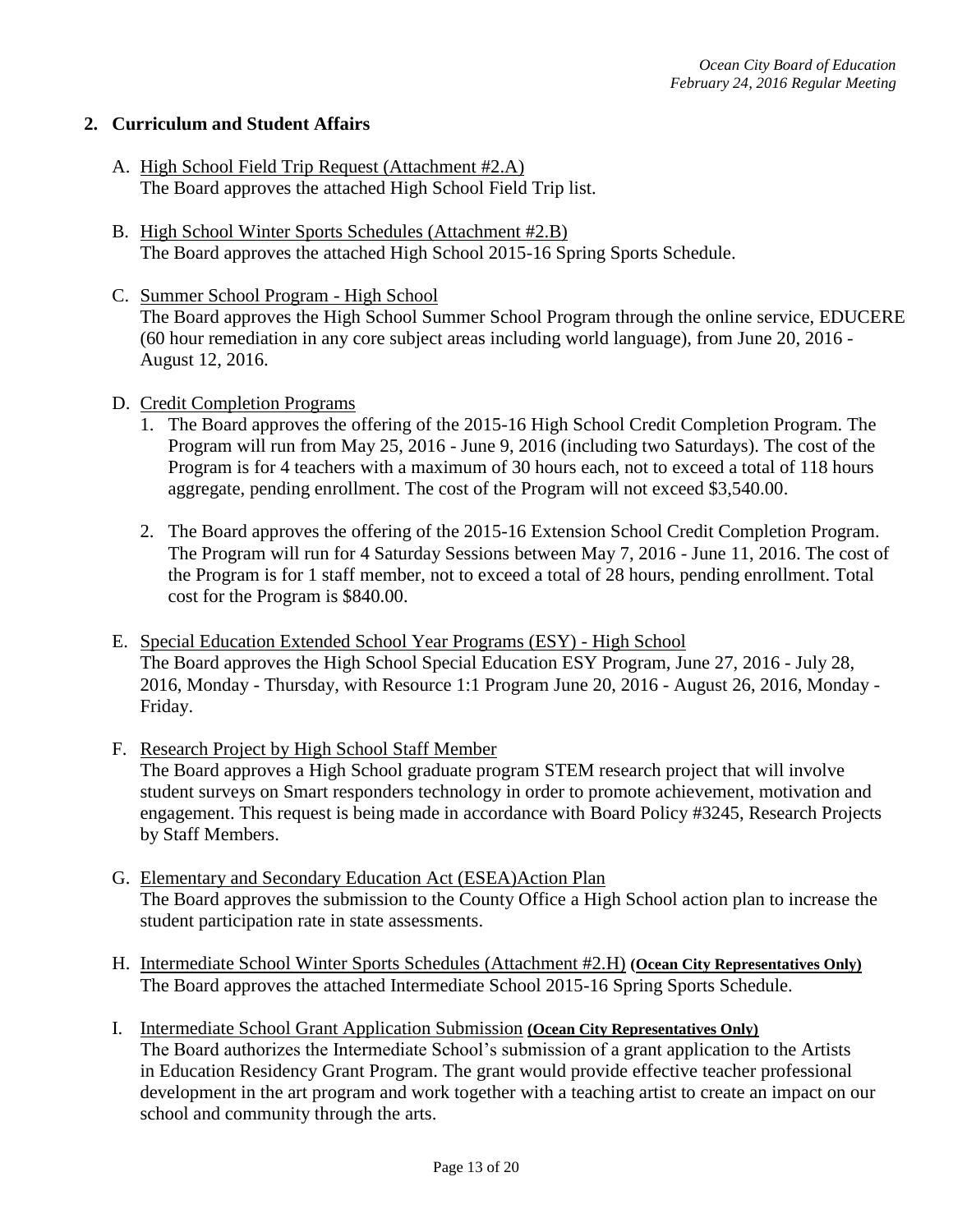- J. Intermediate School Field Trip Request (Attachment #2.J) **(Ocean City Representatives Only)** The Board approves the attached Intermediate School Field Trip list.
- K. Summer School Program Intermediate School **(Ocean City Representatives Only)** The Board approves the Summer School Program for students entering into  $5<sup>th</sup>$  through  $8<sup>th</sup>$  grades from July 5, 2016 - July 28, 2016, Monday - Thursday.
- L. Summer Wilson Summer Program/Clinic Intermediate School **(Ocean City Representatives Only)** The Board approves the Wilson Reading Summer Program/Clinic for the Intermediate School from July 11, 2016 - July 21, 2016, Monday – Thursday.
- M. Special Education Extended School Year Programs (ESY) **(Ocean City Representatives Only)**  The Board approves the ESY Program at the Primary School and Intermediate School, June 27, 2016 - July 28, 2016, Monday - Thursday.
- N. Primary School Field Trip Request (Attachment #2.N) **(Ocean City Representatives Only)** The Board approves the attached Primary School Field Trip list.
- O. Summer School Title I Program Primary School **(Ocean City Representatives Only)** The Board approves the Summer School Title I Program for students entering into Kindergarten through  $4^{th}$  grades from July 5, 2016 - July 28, 2016, Monday - Thursday. This program will be funded through Title I Federal Program.
- P. Summer School ELL Program Primary School **(Ocean City Representatives Only)** The Board approves the Summer School ELL Program for students entering into Kindergarten through  $4^{th}$  grades from July 5, 2016 - July 28, 2016, Monday - Thursday.
- Q. Harassment, Intimidation and Bullying (HIB) Case Findings (Attachment #2.Q) The Board adopts and approves Harassment, Intimidation and Bullying (HIB) Case Findings as reported in the attached.
- Informational Items (Attachments) Out-of-School Suspension Reports for January 2016
- Discussion
- Curriculum and Student Affairs Committee Report Mrs. McAlister, Chairperson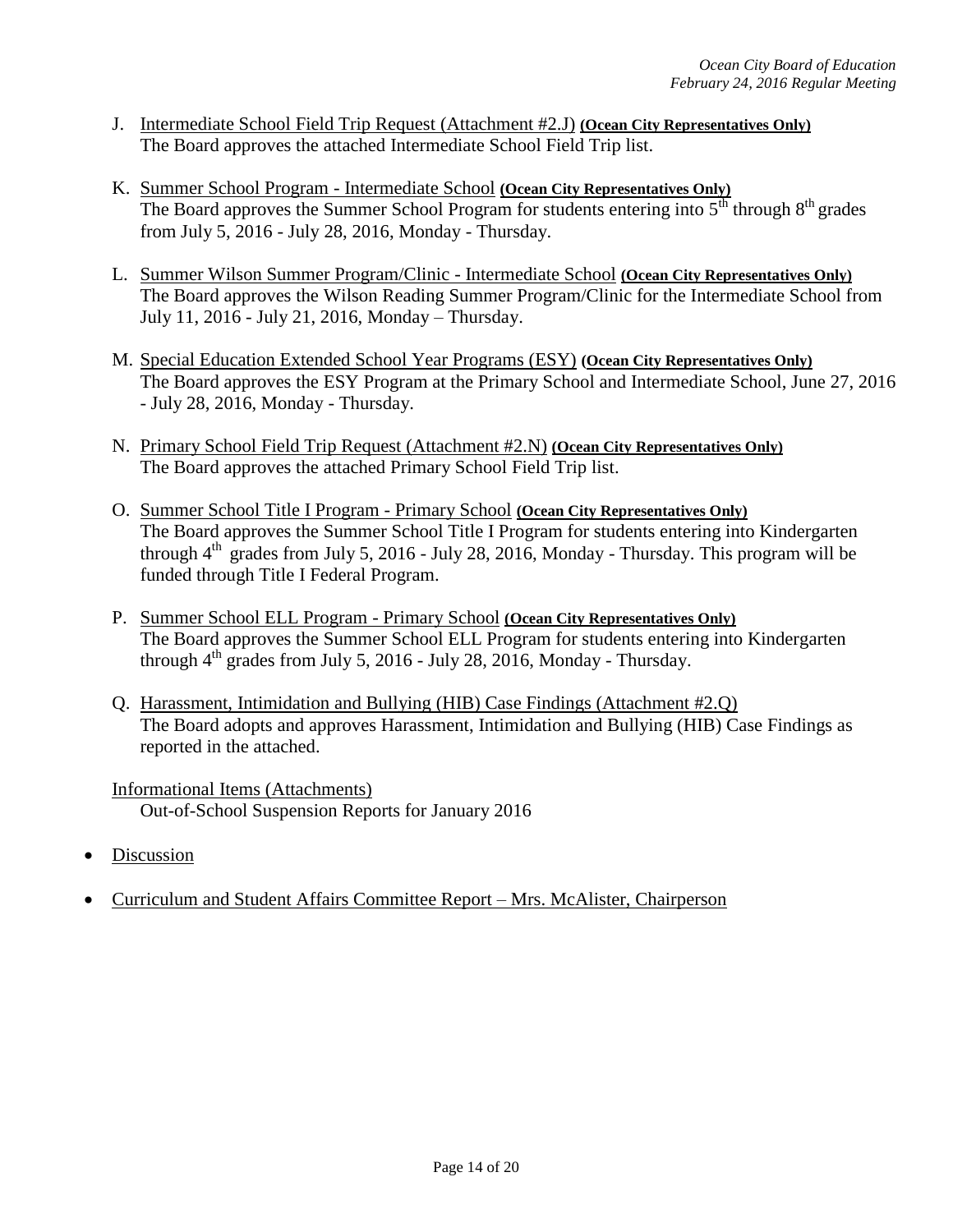## **3. Finance**

- B. Bill List (Attachment #3.B) The Board approves payment of bills for February 2016 in the amount of \$5,128,465.63.
- C. Secretary and Monthly Cash Reconciliation Reports (Attachment #3.C) The Board approves the Board Secretary's Monthly Financial Report and the Monthly Cash Reconciliation Report for January 2016.
- D. Line Item Transfers (Attachment #3.D) The Board approves the revenue and appropriation transfers for January 2016. The Board also acknowledges receipt of the State of NJ mandated transfer reconciliation form for January 2016.
- E. Travel & Expense Reimbursement (Attachment #3.E) The Board approves the February 2016 list of Board of Education Members and School District Staff travel and related expense reimbursements.
- F. Food Service Report (Attachment #3.F) The Board accepts the Food Service Monthly Finance Report for January 2016.
- G. Special Education Tuition Contract Agreement The Board approves the 2015-16 Special Education Tuition Contract Agreement for a One-to-One Aide for extraordinary costs with the Upper Township Board of Education in the amount of \$21,428.50.
- H. Security Upgrades at Ocean City High School The Board approves the following resolution authorizing the submission of other capital project documents for security upgrades at Ocean City High School to the New Jersey Department of Education:

RESOLVED that Ocean City Board of Education approve the following project: Visitor Entry Control – Ocean City High School

BE IT FURTHER RESOLVED that the District's architects, Regan Young England Butera, P.C. (RYEBREAD) be authorized to submit the above project to the New Jersey Department of Education for approval on the District's behalf.

BE IT FURTHER RESOLVED that the above project be approved as "other capital projects" as defined in N.J.A.C. 6A:26 – The District will not seek State funding for the above project.

BE IT FURTHER RESOLVED that an amendment to the Long-Range Facilities Plan by Regan Young England Butera, P.C. (RYEBREAD) to incorporate the above project be approved.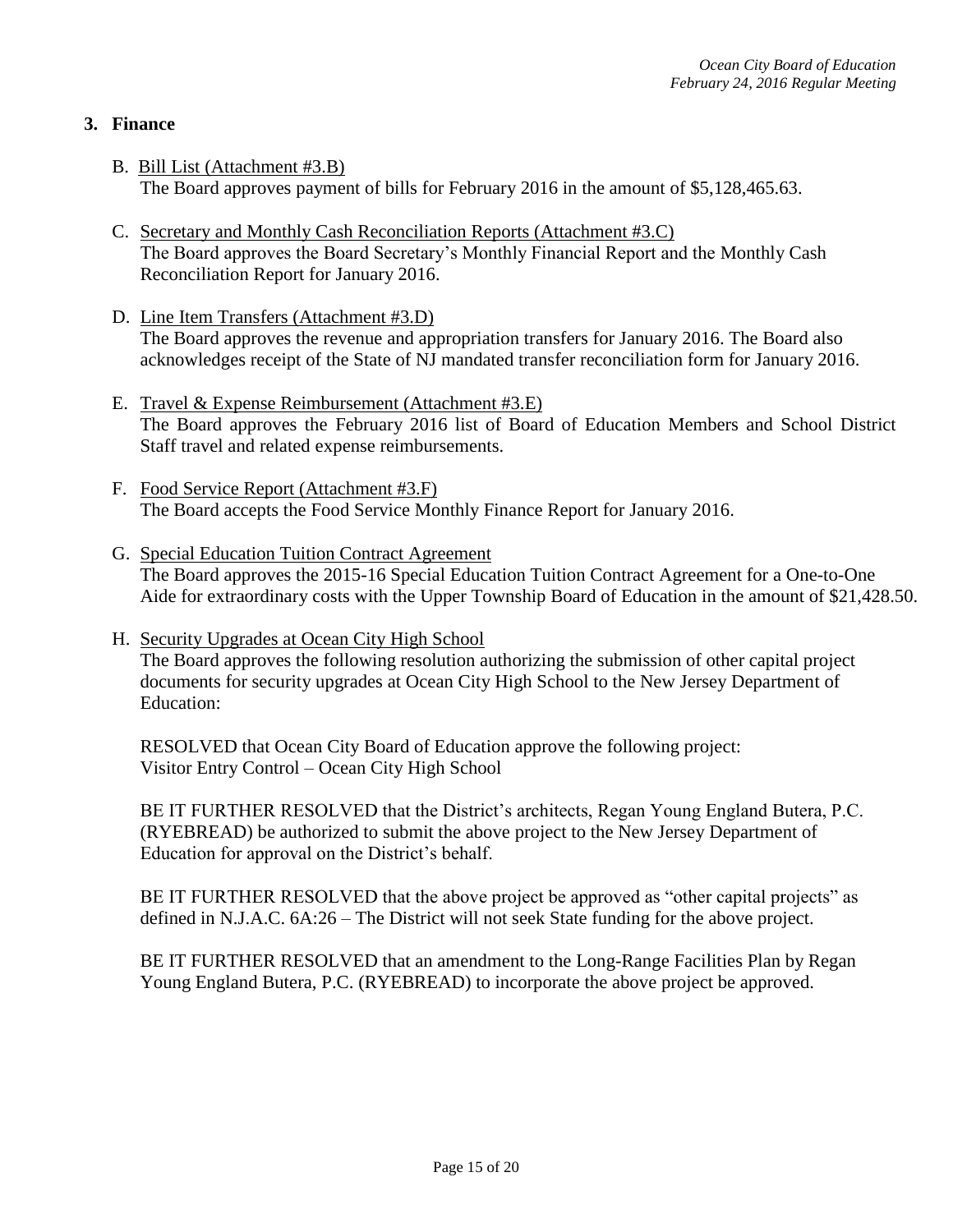- I. Payment Application #10 to Thermal Piping (Attachment #3.I) The Board approves Payment Application #10 in the amount of \$21,006.46 to Thermal Piping for the High School HVAC Mechanical Project as certified by the Board Engineer.
- J. Change Order #2 High School Mechanical Upgrades (Attachment #3.J) The Board approves Change Order #2 to Thermal Piping of a credit of \$6,570.00 for additional BMS work.

## K. Donations **(Ocean City Representatives Only)** The Board accepts the following donations from the Ocean City PTA for the Primary School: Bus field trip transportation for 10 buses: \$3,369.40 Podium for use in  $3^{rd}$  grade:  $$ 118.95$ <br>Aquarium supplies  $$ 150.00$ Aquarium supplies

Discussion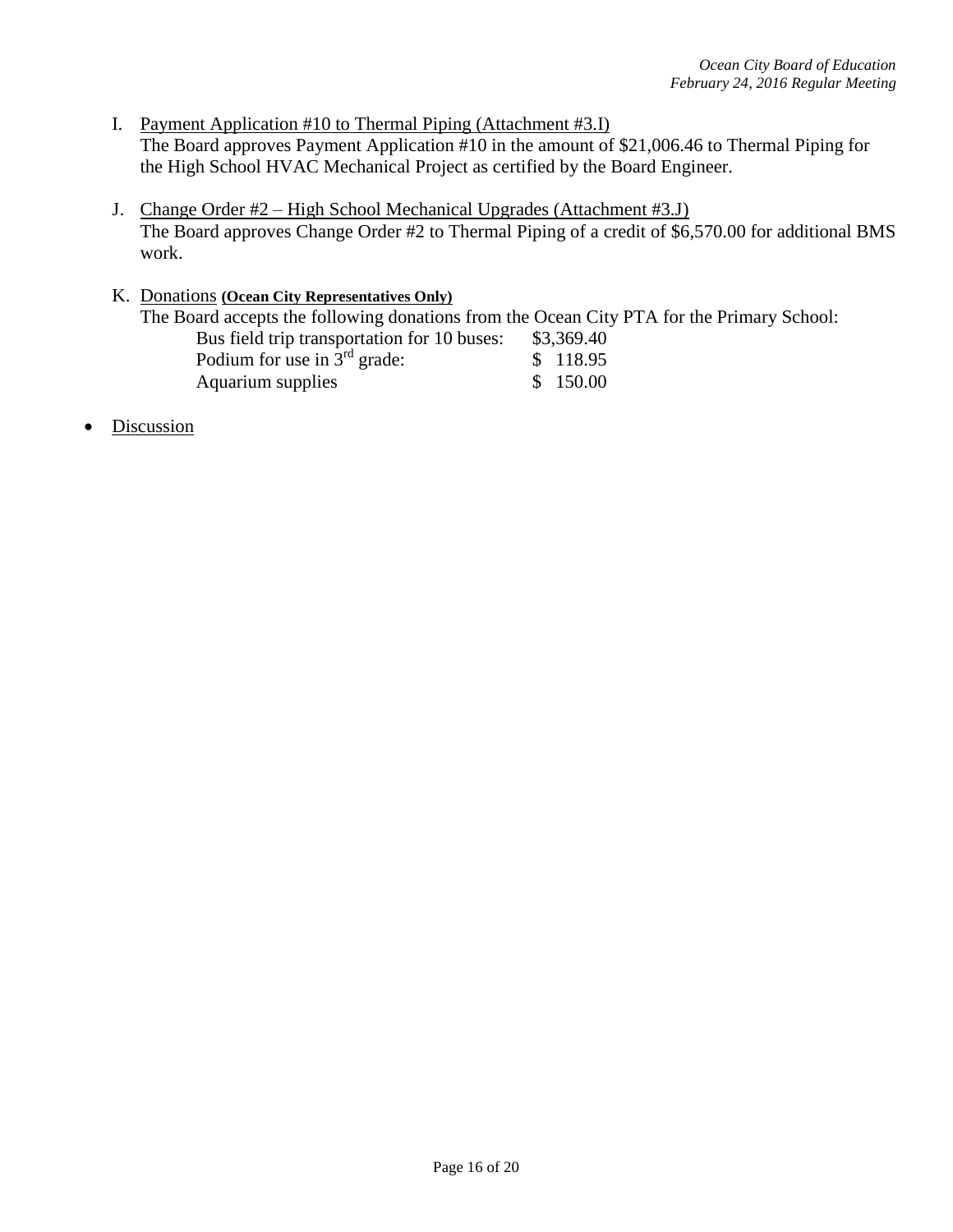- **4. Personnel** (All motions are upon Superintendent's recommendation:)
	- A. Substitutes (Attachment #4.A) roll call vote The Board approves the attached criminal history approved/HIB trained substitutes for the 2015-16 school year.
	- B. Stipends District Supportive Staff roll call vote The Board approves the following Interim Special Education Aides, a \$600 (pro-rated to date of hire) educational stipend, for the 2015-16 school year: Shane Graves

Kara Janson Taylor Reeves

- C. Retirement District Supportive Staff The Board accepts with deep regret the retirement of John Torcasio, Special Education Aide, effective as of July 1, 2016.
- D. Resignation High School Co-Curricular Activity Sponsor roll call vote The Board accepts the resignation of John Hoffmann, pit musician for the 2015-16 spring play.
- E. High School Co-Curricular Activity Sponsor and Stipend roll call vote The Board approves Katherine Wyatt, pit musician for the 2015-16 spring play, at a stipend of \$300 (stipend paid by gate sales).
- F. High School Volunteer Coaches and Volunteer Coaches' Aides (Attachment #4.F) roll call vote The Board approves the attached High School volunteer coaches and coaches' aides, for the 2015-16 school year.
- G. High School Senior Scholarship Coordinator roll call vote The Board approves Eileen Rocks, High School Senior Scholarship Coordinator, at a stipend of \$1,000 for the 2015-16 school year.
- H. High School Graduation Program Coordinator roll call vote The Board approves Kathryn Sykes*,* High School Graduation Program Coordinator, at a stipend of \$200 for the 2015-16 school year.
- I. Leaves of Absences Certificated Staff (Attachment #4.I) roll call vote **(Ocean City Representatives Only)**

The Board approves the following certificated staff leaves of absences:

Employee #3041, a paid leave of absence, effective ½ day February 16, 2016 through March 24, 2016, with an expected return date of April 4, 2016.

Employee #1374, a paid leave of absence, effective March 3, 2016 through March 24, 2016, with an expected return date of April 4, 2016.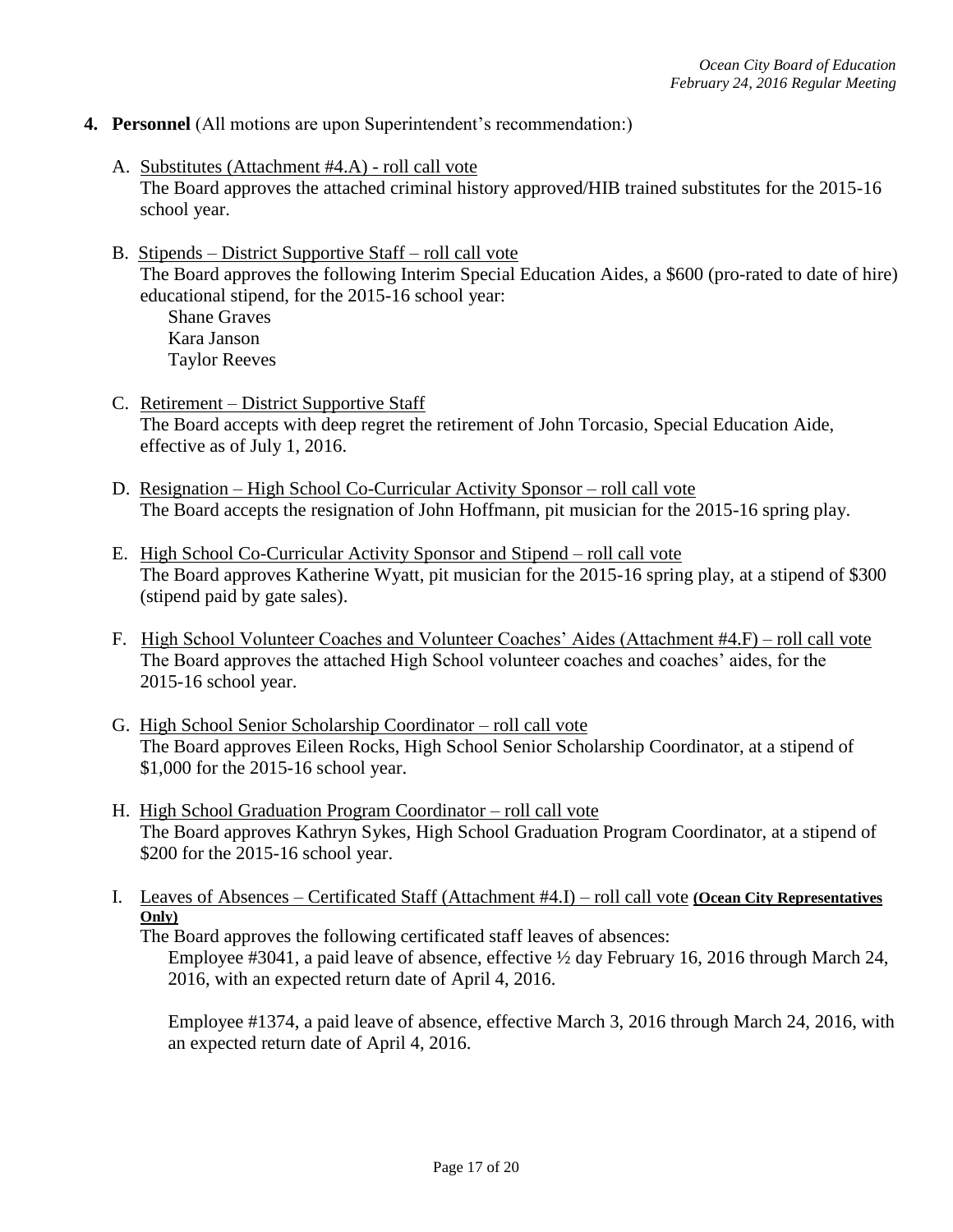J. Short-Term Leave Replacement – Intermediate School Certificated Staff – roll call vote **(Ocean City Representatives Only)**

The Board ratifies Diane McManus, Intermediate School short-term leave replacement School Nurse, effective January 26, 2016 through on or before March 18, 2016, at a stipend of \$160 per diem.

K. Short-Term Leave Replacement – Intermediate School Certificated Staff – roll call vote **(Ocean City Representatives Only)**

The Board ratifies Ryan Jacoby*,* Intermediate School short-term leave replacement Health and Physical Education Teacher, effective February 16, 2016 through March 18, 2016, at a stipend of \$160 per diem.

L. Short-Term Leave Replacement – Intermediate School Certificated Staff – roll call vote **(Ocean City Representatives Only)** The Board approves Mary Baldini*,* Intermediate School short-term leave replacement Special

Education Teacher, effective March 3, 2016 through on or before March 24, 2016, at a stipend of \$160 per diem.

- M. Retirement Intermediate School Supportive Staff The Board accepts with deep regret the retirement of Caroline Ford, Intermediate School Supervisory Aide, effective as of June 1, 2016.
- Discussion
- Negotiations Committee Report Mr. Bauer, Chairperson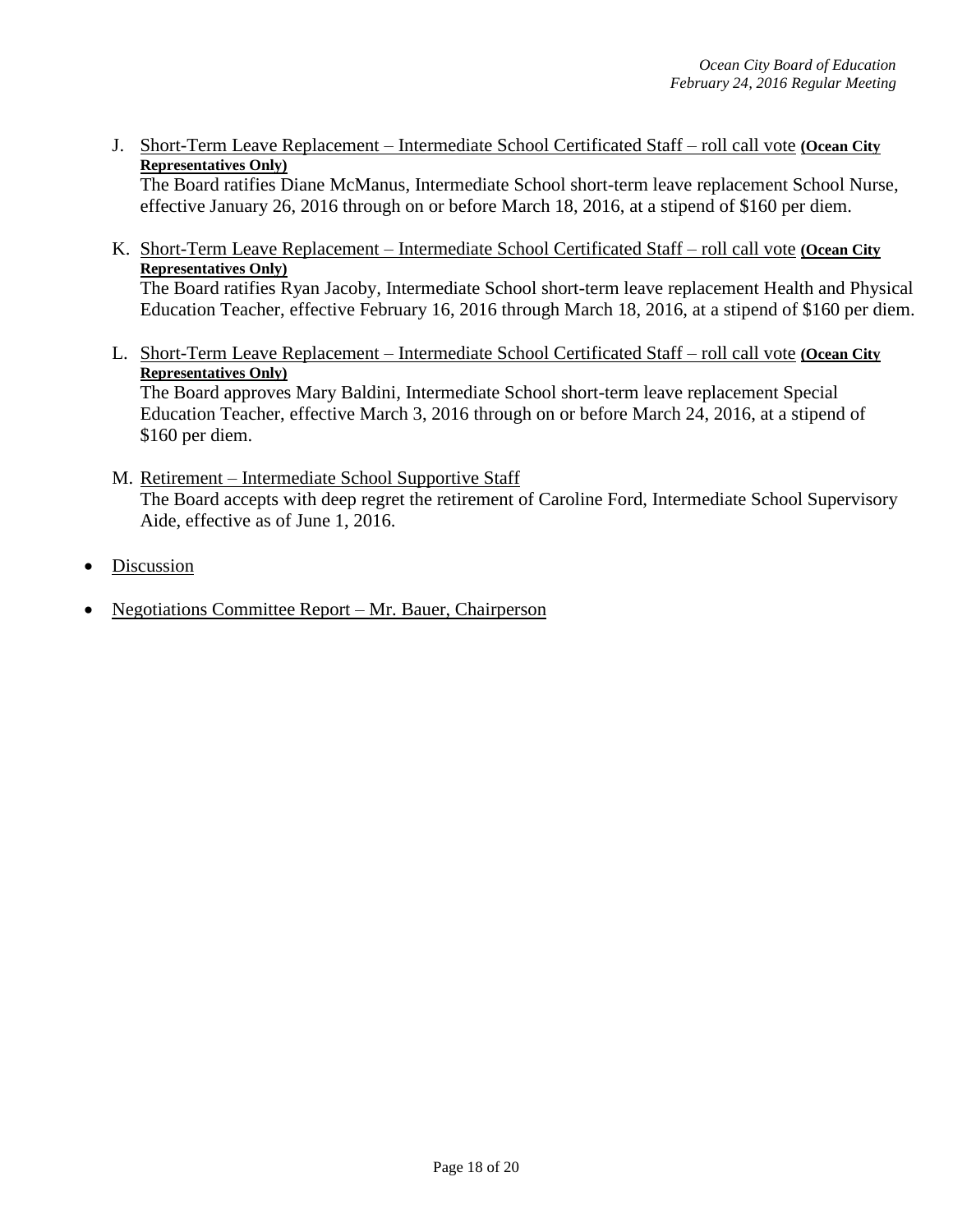# **5. Policy:**

- Discussion
- Policy Committee Report Mrs. Prettyman, Chairperson